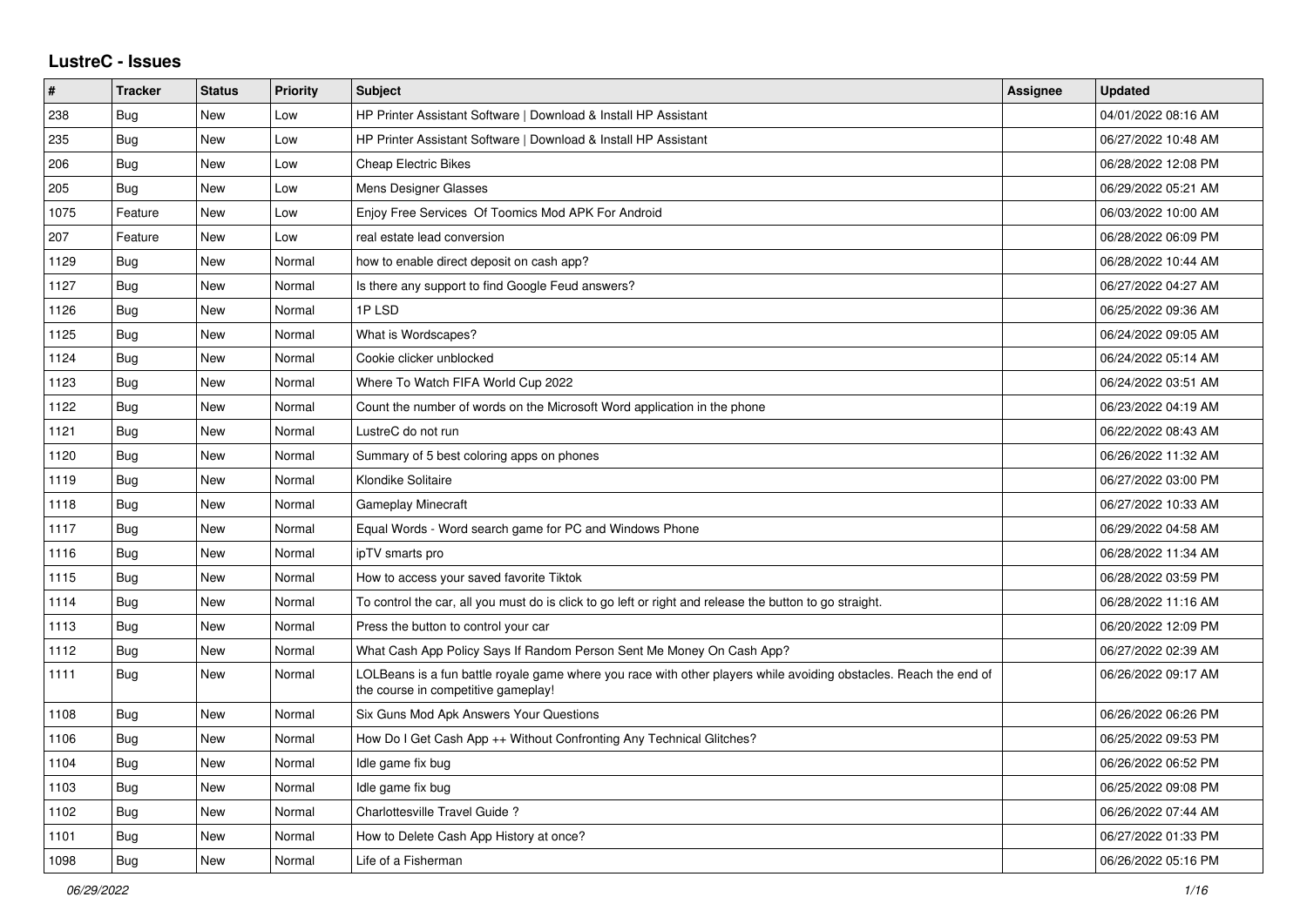| $\sharp$ | <b>Tracker</b> | <b>Status</b> | <b>Priority</b> | <b>Subject</b>                                              | <b>Assignee</b> | <b>Updated</b>      |
|----------|----------------|---------------|-----------------|-------------------------------------------------------------|-----------------|---------------------|
| 1097     | <b>Bug</b>     | New           | Normal          | Race and experience new life.                               |                 | 06/26/2022 04:22 PM |
| 1096     | Bug            | <b>New</b>    | Normal          | Race and experience new life.                               |                 | 06/26/2022 06:07 PM |
| 1094     | Bug            | New           | Normal          | What time does direct deposit hit Cash App?                 |                 | 06/14/2022 03:27 PM |
| 1092     | <b>Bug</b>     | <b>New</b>    | Normal          | Ellison Estate Vineyard                                     |                 | 06/20/2022 12:03 PM |
| 1091     | Bug            | New           | Normal          | Find family fun indoors and outdoors in the Jungfrau Region |                 | 06/14/2022 09:33 AM |
| 1090     | <b>Bug</b>     | New           | Normal          | Pay Someone To Do My Assignment                             |                 | 06/11/2022 03:15 PM |
| 1089     | Bug            | <b>New</b>    | Normal          | Pay Someone To Do My Assignment                             |                 | 06/15/2022 04:44 AM |
| 1087     | Bug            | New           | Normal          | How do new writers start out?                               |                 | 06/10/2022 03:25 PM |
| 1084     | <b>Bug</b>     | New           | Normal          | <b>Trippie Redd</b>                                         |                 | 06/11/2022 09:05 AM |
| 1083     | Bug            | <b>New</b>    | Normal          | coin base review                                            |                 | 06/11/2022 09:13 AM |
| 1082     | <b>Bug</b>     | New           | Normal          | Reset chime bank password without phone number              |                 | 06/15/2022 11:56 AM |
| 1080     | Bug            | New           | Normal          | How to use Math Wallet   Nexo wallet   CoinTiger Exchange   |                 | 06/15/2022 11:56 AM |
| 1079     | Bug            | <b>New</b>    | Normal          | How to get cheap psychology assignment?                     |                 | 06/15/2022 06:00 AM |
| 1078     | Bug            | New           | Normal          | What Bank Is Cash App On Plaid? Find Clarity And Assistance |                 | 06/15/2022 11:56 AM |
| 1077     | Bug            | <b>New</b>    | Normal          | Les excellentes façons d'utiliser ces images                |                 | 06/28/2022 02:33 PM |
| 1076     | Bug            | New           | Normal          | DedicatedHosting4u                                          |                 | 06/11/2022 09:15 AM |
| 1073     | <b>Bug</b>     | <b>New</b>    | Normal          | <b>Cricut Design Space</b>                                  |                 | 06/07/2022 09:34 PM |
| 1072     | Bug            | <b>New</b>    | Normal          | ij.start canon                                              |                 | 06/21/2022 06:56 PM |
| 1071     | <b>Bug</b>     | New           | Normal          | Cinema HD Review - Cinemahdv2.net                           |                 | 06/21/2022 06:54 PM |
| 1069     | Bug            | <b>New</b>    | Normal          | how to get cash app support phone number 24*7 available     |                 | 06/21/2022 08:36 PM |
| 1068     | <b>Bug</b>     | New           | Normal          | 123.hp.com/laserjet                                         |                 | 05/31/2022 12:22 PM |
| 1067     | <b>Bug</b>     | New           | Normal          | Cricut.com/setup                                            |                 | 05/31/2022 12:19 PM |
| 1065     | Bug            | <b>New</b>    | Normal          | The top foreign language training game in 2022              |                 | 06/07/2022 04:05 AM |
| 1063     | Bug            | New           | Normal          | 123.hp.com/laserjet                                         |                 | 05/28/2022 12:27 PM |
| 1062     | <b>Bug</b>     | New           | Normal          | Cricut.com/setup                                            |                 | 05/28/2022 12:26 PM |
| 1061     | <b>Bug</b>     | New           | Normal          | Cricut.com/setup                                            |                 | 05/28/2022 12:24 PM |
| 1060     | Bug            | New           | Normal          | How to Use Panda Helper to Speed Up Your iOS                |                 | 05/28/2022 09:12 AM |
| 1059     | <b>Bug</b>     | New           | Normal          | 123.hp.com/laserjet                                         |                 | 05/28/2022 08:29 AM |
| 1058     | Bug            | New           | Normal          | Cricut.com/setup                                            |                 | 05/28/2022 08:28 AM |
| 1057     | Bug            | New           | Normal          | <b>CCPlay Education Edition APK</b>                         |                 | 06/07/2022 04:07 AM |
| 1053     | Bug            | New           | Normal          | Game Geometry Dash                                          |                 | 05/26/2022 11:30 AM |
| 1052     | Bug            | New           | Normal          | Build Now GG is a new battle royale game.                   |                 | 05/26/2022 04:24 AM |
| 1051     | <b>Bug</b>     | New           | Normal          | Dental Supplies USA                                         |                 | 06/11/2022 09:20 PM |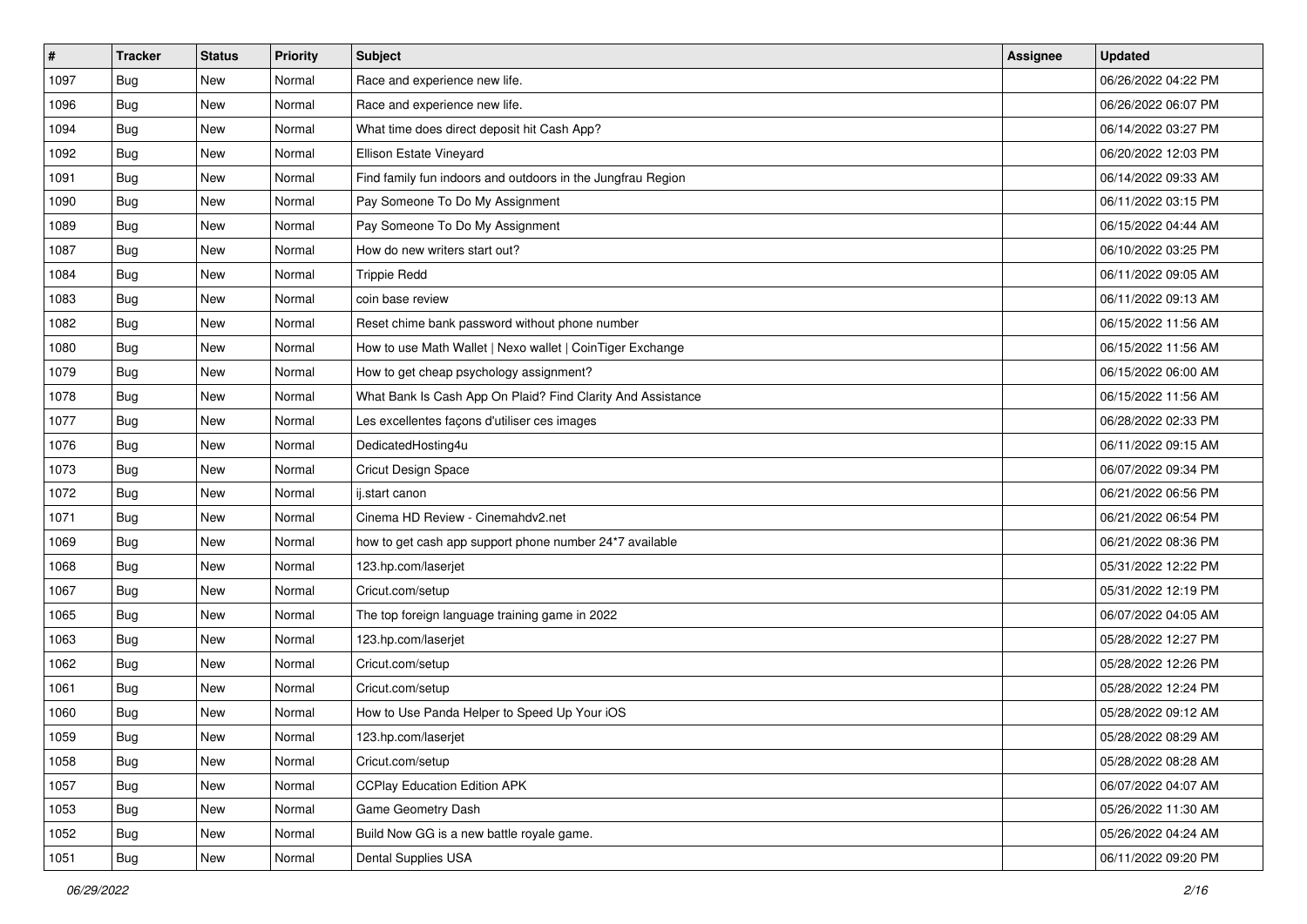| #    | <b>Tracker</b> | <b>Status</b> | <b>Priority</b> | <b>Subject</b>                                                             | <b>Assignee</b> | <b>Updated</b>      |
|------|----------------|---------------|-----------------|----------------------------------------------------------------------------|-----------------|---------------------|
| 1048 | <b>Bug</b>     | New           | Normal          | So zeigen Sie ein Instagram-Profilbild an und vergrößern es                |                 | 05/25/2022 06:56 AM |
| 1046 | Bug            | New           | Normal          | 123.hp.com/laserjet                                                        |                 | 05/24/2022 10:46 AM |
| 1045 | Bug            | New           | Normal          | Cricut.com/setup                                                           |                 | 05/24/2022 10:45 AM |
| 1044 | Bug            | New           | Normal          | Can I Disapprove If Random Person Sent Me Money On Cash App?               |                 | 05/26/2022 03:51 PM |
| 1043 | Bug            | New           | Normal          | What Is The Right Way To Troubleshoot Cash App Transfer Failed Problems?   |                 | 05/25/2022 01:16 PM |
| 1042 | <b>Bug</b>     | New           | Normal          | How to set up direct deposit on cash app?                                  |                 | 05/25/2022 01:17 PM |
| 1041 | Bug            | New           | Normal          | Count words in Word on the computer                                        |                 | 05/27/2022 02:16 PM |
| 1040 | Bug            | New           | Normal          | thabet                                                                     |                 | 05/19/2022 08:05 PM |
| 1039 | <b>Bug</b>     | New           | Normal          | How to Get Tickmill Bonuses for Free                                       |                 | 05/26/2022 05:43 PM |
| 1036 | Bug            | New           | Normal          | <b>VPS Material</b>                                                        |                 | 05/18/2022 09:34 PM |
| 1034 | Bug            | New           | Normal          | Download Teaching Feeling For Android                                      |                 | 05/20/2022 09:25 AM |
| 1033 | Bug            | New           | Normal          | The best slope 2 online games to play right now                            |                 | 05/17/2022 10:55 AM |
| 1032 | Bug            | New           | Normal          | How To Play The Wordle Game                                                |                 | 05/17/2022 10:37 AM |
| 1031 | Bug            | New           | Normal          | <b>IAFT Traders Union</b>                                                  |                 | 05/16/2022 03:14 PM |
| 1030 | Bug            | New           | Normal          | <b>IAFT Traders Union</b>                                                  |                 | 05/16/2022 03:13 PM |
| 1029 | Bug            | New           | Normal          | 5 Reasons Why People Love Coloring Pages?                                  |                 | 05/16/2022 11:53 AM |
| 1028 | <b>Bug</b>     | New           | Normal          | The Best Free Online Game to Play with Friends                             |                 | 05/16/2022 05:00 AM |
| 1027 | Bug            | New           | Normal          | Word hurdle: Viral and Fun Online Game                                     |                 | 06/25/2022 06:13 PM |
| 1026 | <b>Bug</b>     | New           | Normal          | New Puzzle Game for All Age - Dordle                                       |                 | 06/25/2022 06:17 PM |
| 1025 | Bug            | New           | Normal          | how to change the logo in wordpress                                        |                 | 06/25/2022 06:20 PM |
| 1024 | Bug            | New           | Normal          | How to choose the right broker                                             |                 | 06/25/2022 06:23 PM |
| 1023 | <b>Bug</b>     | New           | Normal          | Questions That Are Typically Asked About Trap The Cat                      |                 | 05/14/2022 03:51 AM |
| 1022 | Bug            | New           | Normal          | 123.hp.com/laserjet                                                        |                 | 05/13/2022 01:25 PM |
| 1021 | Bug            | New           | Normal          | Cricut.com/setup                                                           |                 | 05/26/2022 12:21 AM |
| 1020 | Bug            | New           | Normal          | Cricut.com/setup                                                           |                 | 05/13/2022 11:14 AM |
| 1019 | Bug            | New           | Normal          | Cricut.com/setup                                                           |                 | 05/13/2022 11:13 AM |
| 1018 | <b>Bug</b>     | New           | Normal          | So erhalten Sie ein kostenloses Hörbuch                                    |                 | 06/28/2022 10:39 AM |
| 1016 | Bug            | New           | Normal          | Klondike Solitaire                                                         |                 | 05/12/2022 09:03 AM |
| 1015 | Bug            | New           | Normal          | Is it possible to send books for free?                                     |                 | 05/11/2022 04:05 PM |
| 1014 | Bug            | New           | Normal          | how to get chime routing and account number ? chime routing number florida |                 | 05/11/2022 12:42 PM |
| 1013 | Bug            | New           | Normal          | ij.start canon                                                             |                 | 05/11/2022 11:31 AM |
| 1012 | Bug            | New           | Normal          | Cricut.com/setup                                                           |                 | 05/11/2022 11:30 AM |
| 1011 | <b>Bug</b>     | New           | Normal          | Summary of 10 best coloring apps on phones                                 |                 | 05/11/2022 10:58 AM |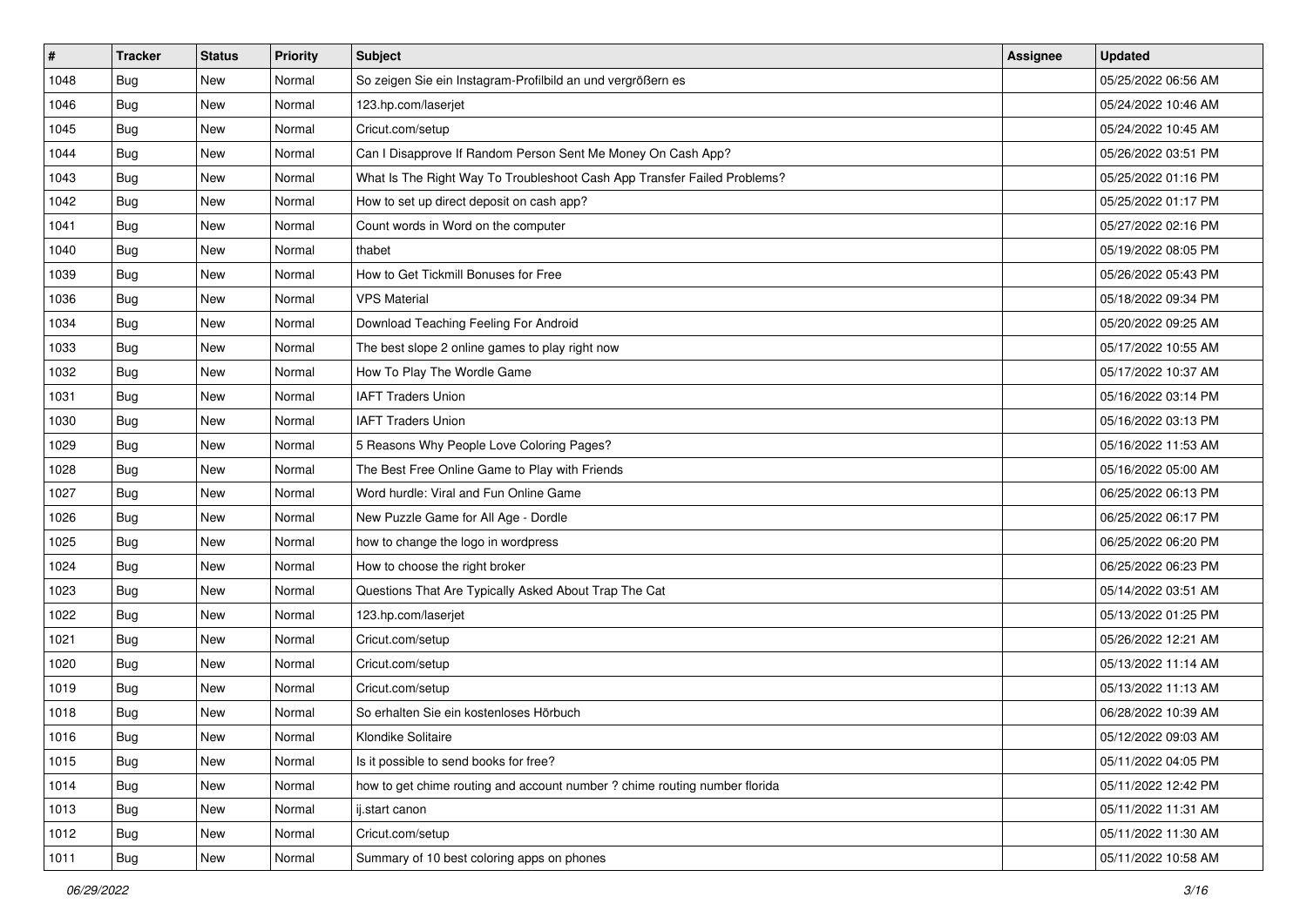| $\sharp$ | <b>Tracker</b> | <b>Status</b> | <b>Priority</b> | <b>Subject</b>                                                    | <b>Assignee</b> | <b>Updated</b>      |
|----------|----------------|---------------|-----------------|-------------------------------------------------------------------|-----------------|---------------------|
| 1009     | Bug            | New           | Normal          | How to change routing number on Cash App?                         |                 | 05/11/2022 07:13 AM |
| 1008     | <b>Bug</b>     | <b>New</b>    | Normal          | Who was the first black woman to anchor a newscast?               |                 | 05/10/2022 03:13 PM |
| 1007     | Bug            | New           | Normal          | "ij.start canon                                                   |                 | 05/18/2022 10:40 AM |
| 1006     | Bug            | <b>New</b>    | Normal          | Cricut.com/setup                                                  |                 | 05/10/2022 01:22 PM |
| 1004     | Bug            | <b>New</b>    | Normal          | you get to pinch and drag a man with a very flexible face         |                 | 05/10/2022 10:59 AM |
| 1002     | <b>Bug</b>     | New           | Normal          | Chemistry Assignment Help                                         |                 | 06/04/2022 09:58 AM |
| 1001     | Bug            | <b>New</b>    | Normal          | Venmo Keep Saying Error?                                          |                 | 06/27/2022 02:20 AM |
| 999      | <b>Bug</b>     | New           | Normal          | Is there a way to find Google Feud answers?                       |                 | 06/28/2022 01:27 AM |
| 998      | <b>Bug</b>     | New           | Normal          | Is It Hard to Solve Wordle An                                     |                 | 06/27/2022 12:24 AM |
| 997      | Bug            | <b>New</b>    | Normal          | 123.hp.com/laserjet                                               |                 | 06/28/2022 09:48 AM |
| 996      | <b>Bug</b>     | New           | Normal          | Cricut.com/setup                                                  |                 | 06/27/2022 07:12 AM |
| 993      | Bug            | New           | Normal          | IO Games Free Online                                              |                 | 06/26/2022 09:41 AM |
| 992      | <b>Bug</b>     | New           | Normal          | So vergrößern Sie Ihr Instagram-Profilbild                        |                 | 06/26/2022 11:29 PM |
| 991      | <b>Bug</b>     | New           | Normal          | <b>MDMA MOLLY</b>                                                 |                 | 05/03/2022 12:03 AM |
| 990      | <b>Bug</b>     | <b>New</b>    | Normal          | Mushrooms                                                         |                 | 06/26/2022 05:41 AM |
| 989      | <b>Bug</b>     | New           | Normal          | Barewoods Wax Cigar                                               |                 | 06/26/2022 09:19 AM |
| 988      | Bug            | New           | Normal          | <b>Medicinal Mushrooms</b>                                        |                 | 06/27/2022 09:33 AM |
| 987      | <b>Bug</b>     | New           | Normal          | <b>Medicinal Mushrooms</b>                                        |                 | 06/27/2022 07:13 PM |
| 985      | <b>Bug</b>     | New           | Normal          | Find out the vitality of Facebook Phone Number:                   |                 | 06/27/2022 05:39 AM |
| 984      | <b>Bug</b>     | <b>New</b>    | Normal          | How to disable, permanently delete Twitter account on phone, PC   |                 | 06/26/2022 08:28 AM |
| 983      | <b>Bug</b>     | New           | Normal          | Finding issue in tekken 3 game?                                   |                 | 06/28/2022 03:26 AM |
| 982      | <b>Bug</b>     | New           | Normal          | Five sites that let you download free scenarios for your iPhone   |                 | 05/07/2022 09:34 PM |
| 981      | Bug            | <b>New</b>    | Normal          | VidMate Mod APK                                                   |                 | 06/28/2022 11:24 AM |
| 980      | <b>Bug</b>     | New           | Normal          | Free Gas Cards for the Unemployed                                 |                 | 06/28/2022 02:54 PM |
| 979      | <b>Bug</b>     | <b>New</b>    | Normal          | Free Gas Cards for the Unemployed                                 |                 | 06/25/2022 09:02 PM |
| 978      | <b>Bug</b>     | New           | Normal          | Delamore Lodge is a place to stay.                                |                 | 06/27/2022 04:57 AM |
| 977      | <b>Bug</b>     | New           | Normal          | Fans of the Old Country will like this book.                      |                 | 06/26/2022 05:54 AM |
| 975      | <b>Bug</b>     | New           | Normal          | Payback 2 Mod APK                                                 |                 | 05/05/2022 10:56 AM |
| 974      | <b>Bug</b>     | New           | Normal          | Watch NCAA Football Live Streaming Free                           |                 | 06/26/2022 05:33 PM |
| 972      | Bug            | New           | Normal          | How To Borrow Money From The Cash App? Get To Know About The Same |                 | 04/25/2022 07:30 AM |
| 971      | Bug            | New           | Normal          | How Do I Check Balance On Cash App Card With Optimum Ease?        |                 | 06/27/2022 08:16 PM |
| 970      | <b>Bug</b>     | New           | Normal          | The Amount Of Time Does Cash App Direct Deposit Time Take?        |                 | 06/26/2022 07:32 PM |
| 969      | Bug            | New           | Normal          | Watch NCAA Football Live Match Free                               |                 | 06/28/2022 01:31 PM |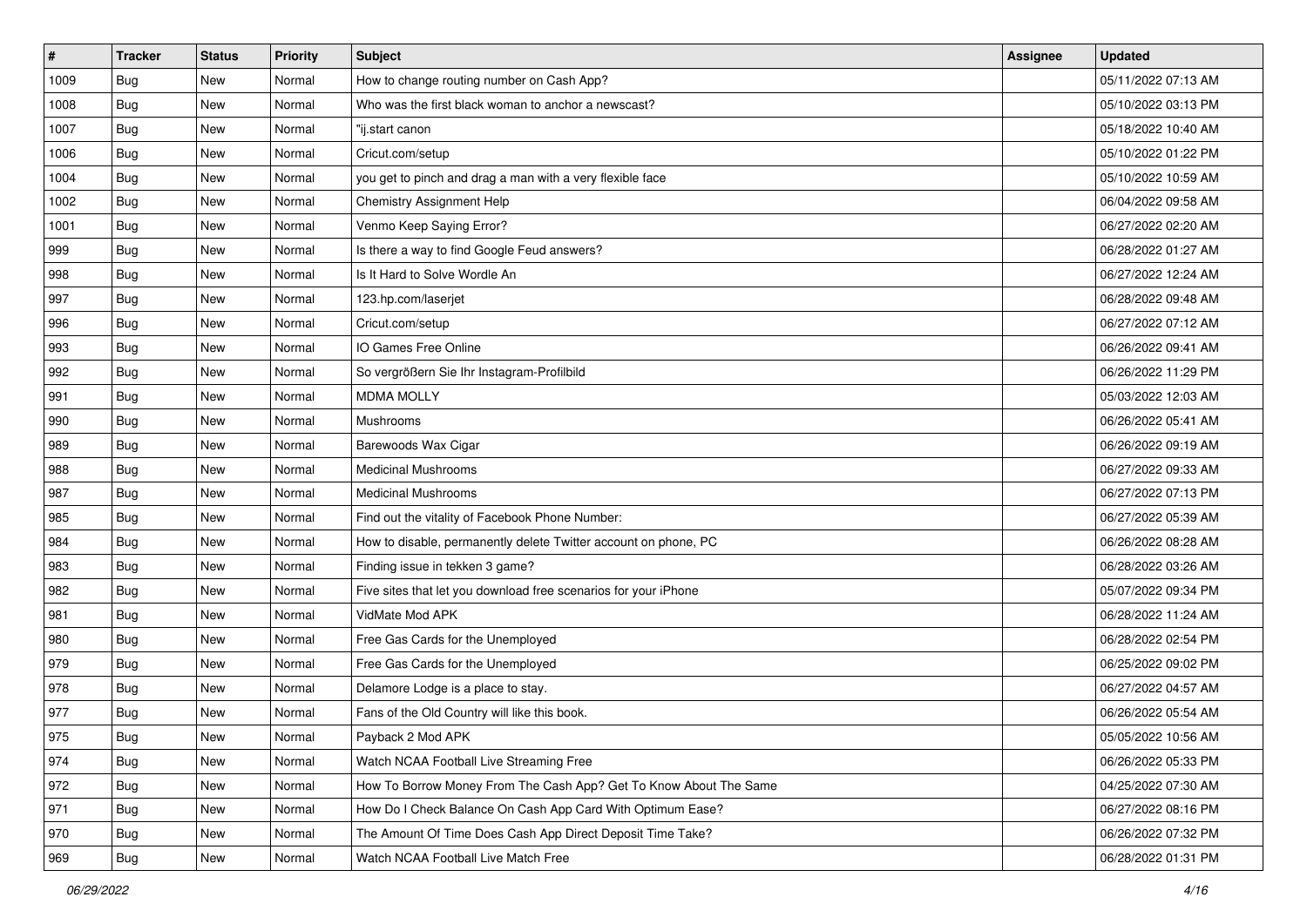| $\sharp$ | <b>Tracker</b> | <b>Status</b> | <b>Priority</b> | <b>Subject</b>                                                                         | <b>Assignee</b> | <b>Updated</b>      |
|----------|----------------|---------------|-----------------|----------------------------------------------------------------------------------------|-----------------|---------------------|
| 966      | <b>Bug</b>     | New           | Normal          | How to Download the Filmes                                                             |                 | 06/27/2022 03:25 AM |
| 965      | Bug            | <b>New</b>    | Normal          | Go with cash app customer service to know where I can load my cash app card            |                 | 06/28/2022 04:30 AM |
| 964      | Bug            | New           | Normal          | Can I Fix Cash App Transfer Failed Issues By Adding Sufficient Funds?                  |                 | 06/26/2022 07:21 AM |
| 962      | <b>Bug</b>     | <b>New</b>    | Normal          | Kostenlose Hörbücher                                                                   |                 | 06/26/2022 10:45 PM |
| 961      | Bug            | <b>New</b>    | Normal          | TeaTv is an Android                                                                    |                 | 06/26/2022 02:02 PM |
| 959      | <b>Bug</b>     | New           | Normal          | Get connected with cash app team-How to get money off cash app at walmart without card |                 | 06/27/2022 08:52 AM |
| 958      | Bug            | <b>New</b>    | Normal          | Avail Cash app support service to know Sutton bank cash app number                     |                 | 06/26/2022 08:46 AM |
| 957      | <b>Bug</b>     | New           | Normal          | From Where I Can Get Cheap Writing Services?                                           |                 | 04/20/2022 05:06 AM |
| 956      | <b>Bug</b>     | New           | Normal          | FNF Free Mods Online                                                                   |                 | 06/25/2022 09:59 PM |
| 954      | Bug            | <b>New</b>    | Normal          | AZ Screen Recorder Mod                                                                 |                 | 06/25/2022 11:24 PM |
| 953      | Bug            | New           | Normal          | Manga Dogs - Read Your Favorite Comics on Your Smartphone                              |                 | 06/27/2022 03:53 PM |
| 952      | Bug            | New           | Normal          | Canon IJ Network Tool                                                                  |                 | 06/26/2022 10:35 AM |
| 951      | Bug            | <b>New</b>    | Normal          | Canon.com/ijsetup                                                                      |                 | 06/27/2022 07:56 PM |
| 950      | Bug            | New           | Normal          | ij.start canon                                                                         |                 | 06/26/2022 04:35 AM |
| 949      | <b>Bug</b>     | <b>New</b>    | Normal          | <b>Educational Games</b>                                                               |                 | 06/15/2022 09:11 PM |
| 948      | <b>Bug</b>     | New           | Normal          | Canon IJ Network Tool                                                                  |                 | 06/27/2022 09:30 PM |
| 947      | <b>Bug</b>     | <b>New</b>    | Normal          | is Disney Now and Disney Plus different?                                               |                 | 04/14/2022 09:53 AM |
| 946      | Bug            | <b>New</b>    | Normal          | What is Plex and Is Plex Legal?                                                        |                 | 06/26/2022 05:23 AM |
| 945      | <b>Bug</b>     | New           | Normal          | TikTok 18 Mod Apk For Your Android                                                     |                 | 04/13/2022 09:32 AM |
| 943      | Bug            | <b>New</b>    | Normal          | ij.start canon                                                                         |                 | 04/13/2022 08:52 AM |
| 942      | <b>Bug</b>     | New           | Normal          | Canon IJ Network Tool                                                                  |                 | 04/13/2022 08:45 AM |
| 941      | <b>Bug</b>     | <b>New</b>    | Normal          | is Disney Now and Disney Plus different?                                               |                 | 06/26/2022 12:10 PM |
| 940      | Bug            | <b>New</b>    | Normal          | What is Plex and Is Plex Legal?                                                        |                 | 06/26/2022 04:50 PM |
| 935      | Bug            | New           | Normal          | MovieBox Pro Apk - Watch Movies and TV Shows on Your Android Phone                     |                 | 06/26/2022 04:11 AM |
| 934      | Bug            | <b>New</b>    | Normal          | MovieBox Pro Apk - Watch Movies and TV Shows on Your Android Phone                     |                 | 05/10/2022 11:01 AM |
| 933      | <b>Bug</b>     | <b>New</b>    | Normal          | How Can I Watch Movies on My Mobile Phone                                              |                 | 06/24/2022 12:55 AM |
| 932      | <b>Bug</b>     | New           | Normal          | The best epic, long-playing PC games will consume days of your life.                   |                 | 05/15/2022 07:44 PM |
| 930      | <b>Bug</b>     | New           | Normal          | The best free games online                                                             |                 | 04/12/2022 09:05 AM |
| 929      | Bug            | New           | Normal          | Canon IJ Network Tool                                                                  |                 | 04/12/2022 08:32 AM |
| 928      | Bug            | New           | Normal          | How Does Sutton Bank Cash App Customer Service Help In Answering Your Questions?       |                 | 04/12/2022 11:36 AM |
| 926      | Bug            | New           | Normal          | tavor 7                                                                                |                 | 06/22/2022 05:08 PM |
| 925      | <b>Bug</b>     | New           | Normal          | tavor 7                                                                                |                 | 06/15/2022 03:45 AM |
| 924      | <b>Bug</b>     | New           | Normal          | buy tec 9                                                                              |                 | 04/11/2022 02:54 PM |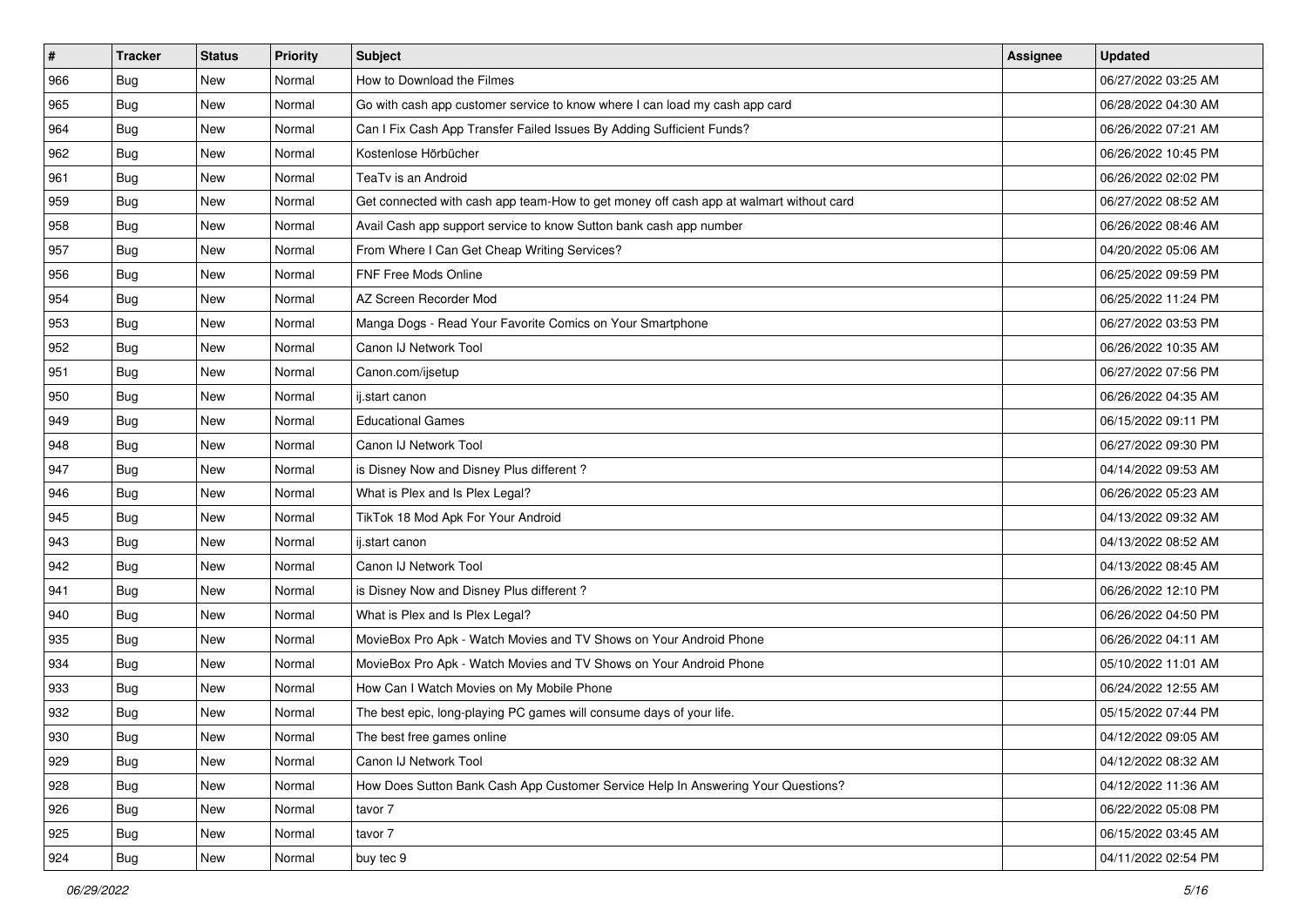| $\sharp$ | <b>Tracker</b> | <b>Status</b> | <b>Priority</b> | Subject                                                                     | <b>Assignee</b> | <b>Updated</b>      |
|----------|----------------|---------------|-----------------|-----------------------------------------------------------------------------|-----------------|---------------------|
| 923      | <b>Bug</b>     | New           | Normal          | frenchies for sale                                                          |                 | 04/11/2022 02:35 PM |
| 922      | Bug            | <b>New</b>    | Normal          | Why Is The Need For Assignment Writing Services?                            |                 | 06/29/2022 05:16 AM |
| 921      | Bug            | New           | Normal          | Canon IJ Network Tool                                                       |                 | 04/11/2022 09:00 AM |
| 920      | <b>Bug</b>     | <b>New</b>    | Normal          | Where I Can Get Essay Writing Services?                                     |                 | 04/11/2022 08:35 AM |
| 918      | Bug            | New           | Normal          | Antivirus for IOS                                                           |                 | 06/16/2022 10:36 PM |
| 917      | <b>Bug</b>     | New           | Normal          | Random Person Sent Me Money on Cash App-find solution?                      |                 | 04/09/2022 12:32 PM |
| 916      | Bug            | <b>New</b>    | Normal          | How long does it take to write a book?                                      |                 | 04/07/2022 12:15 PM |
| 915      | <b>Bug</b>     | New           | Normal          | Finance dissertation writing                                                |                 | 04/07/2022 09:22 AM |
| 914      | <b>Bug</b>     | New           | Normal          | Wordle: how to play fashion games for free?                                 |                 | 04/07/2022 08:30 AM |
| 913      | Bug            | <b>New</b>    | Normal          | Canon IJ Network Tool                                                       |                 | 04/07/2022 06:21 AM |
| 912      | Bug            | New           | Normal          | Cuphead Mobile Game Review                                                  |                 | 06/09/2022 10:14 AM |
| 911      | Bug            | New           | Normal          | Aluminum Windows & Doors                                                    |                 | 04/06/2022 08:10 PM |
| 910      | <b>Bug</b>     | New           | Normal          | Each content looks unisize or not formated                                  |                 | 04/06/2022 11:21 AM |
| 909      | <b>Bug</b>     | New           | Normal          | Toca Life World APK                                                         |                 | 04/06/2022 04:52 AM |
| 908      | Bug            | <b>New</b>    | Normal          | Toca Life World APK                                                         |                 | 04/06/2022 03:18 AM |
| 907      | <b>Bug</b>     | New           | Normal          | Canon IJ Network Tool                                                       |                 | 04/04/2022 10:43 AM |
| 906      | <b>Bug</b>     | <b>New</b>    | Normal          | How To Change Cash App From Business To Personal Account For Any Reasons?   |                 | 04/04/2022 09:57 AM |
| 905      | Bug            | <b>New</b>    | Normal          | MINI MILITIA MOD APK                                                        |                 | 05/19/2022 01:54 PM |
| 898      | Bug            | New           | Normal          | Shadow Fight 2 Mod APK                                                      |                 | 04/02/2022 09:17 AM |
| 895      | Bug            | <b>New</b>    | Normal          | Cash App Scams                                                              |                 | 06/18/2022 02:36 PM |
| 893      | <b>Bug</b>     | New           | Normal          | klingeltone                                                                 |                 | 04/13/2022 11:06 AM |
| 892      | <b>Bug</b>     | New           | Normal          | Good game                                                                   |                 | 04/01/2022 09:15 AM |
| 891      | Bug            | <b>New</b>    | Normal          | The most interesting game today, have you tried it?                         |                 | 04/01/2022 09:17 AM |
| 889      | Bug            | New           | Normal          | What is Plex and how it's work?                                             |                 | 04/01/2022 09:14 AM |
| 888      | <b>Bug</b>     | New           | Normal          | Is the Fox News Channel on Roku free?                                       |                 | 06/28/2022 06:58 PM |
| 887      | <b>Bug</b>     | New           | Normal          | What is Plex and how it's work?                                             |                 | 04/01/2022 09:16 AM |
| 886      | <b>Bug</b>     | New           | Normal          | Is the Fox News Channel on Roku free?                                       |                 | 06/28/2022 09:36 PM |
| 885      | <b>Bug</b>     | New           | Normal          | How to Install the Tele Latino App For Android                              |                 | 03/28/2022 04:10 AM |
| 884      | Bug            | New           | Normal          | Why do Subway Surfers popular                                               |                 | 04/01/2022 09:16 AM |
| 883      | Bug            | New           | Normal          | Langweilen Sie sich jemals bei der gleichen alten Schriftart auf Instagram? |                 | 04/01/2022 09:16 AM |
| 882      | Bug            | New           | Normal          | How to change bank account on cash app?                                     |                 | 04/01/2022 09:16 AM |
| 880      | <b>Bug</b>     | New           | Normal          | Why do Subway Surfers popular                                               |                 | 04/01/2022 09:16 AM |
| 878      | <b>Bug</b>     | New           | Normal          | Wie ist instazoom hilfreich beim Herunterladen von Instagram-Profilbildern  |                 | 04/08/2022 09:28 PM |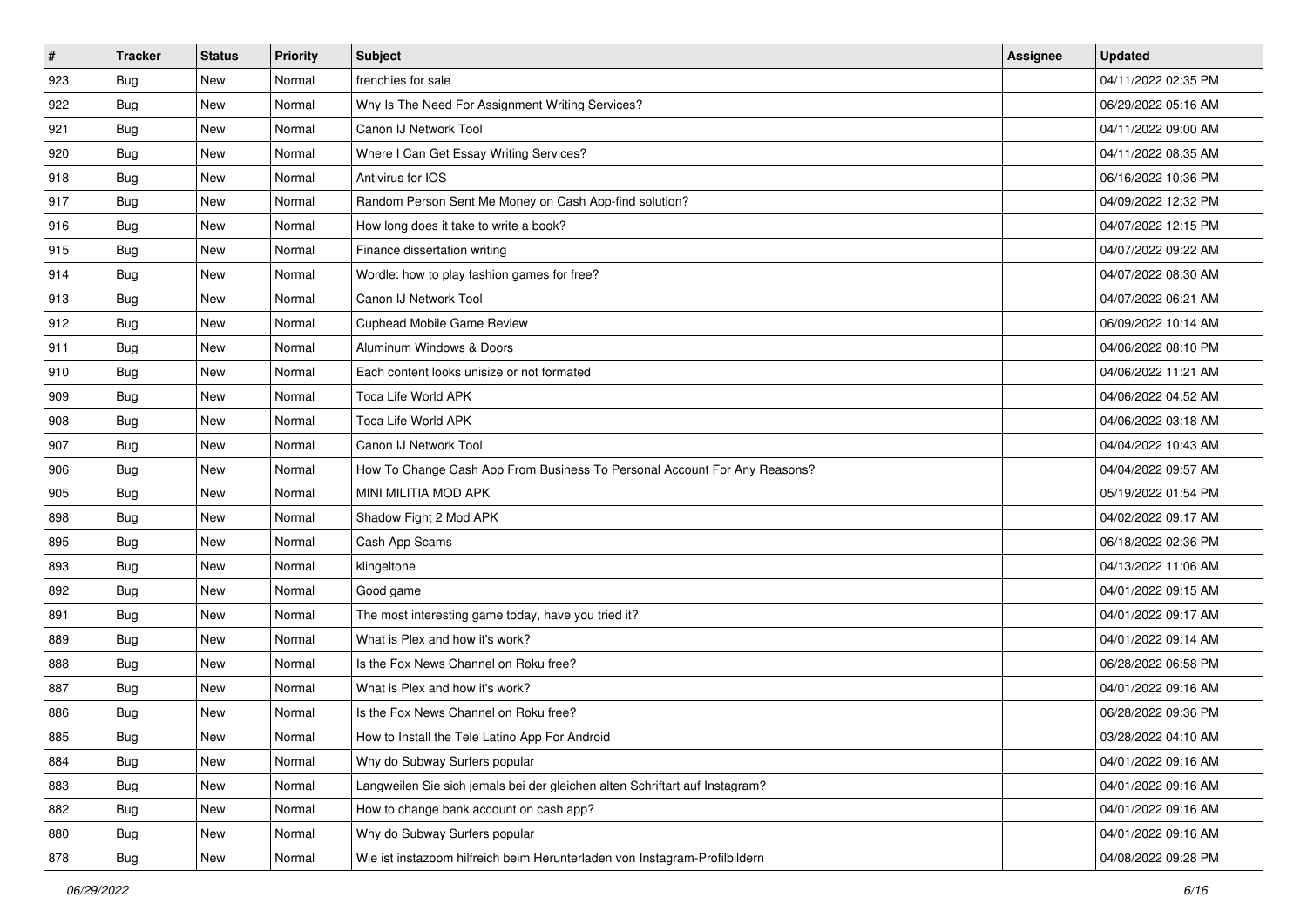| $\sharp$ | <b>Tracker</b> | <b>Status</b> | <b>Priority</b> | <b>Subject</b>                                                                   | <b>Assignee</b> | <b>Updated</b>      |
|----------|----------------|---------------|-----------------|----------------------------------------------------------------------------------|-----------------|---------------------|
| 876      | Bug            | New           | Normal          | Download Full-Size Profile Pictures of Your Favorite Users With InstaDP          |                 | 04/01/2022 09:12 AM |
| 875      | Bug            | New           | Normal          | Red ball game                                                                    |                 | 04/01/2022 09:15 AM |
| 874      | <b>Bug</b>     | New           | Normal          | Cómo descargar Minecraft Apk                                                     |                 | 06/26/2022 08:01 AM |
| 873      | <b>Bug</b>     | New           | Normal          | Klingeltöne mp3                                                                  |                 | 04/13/2022 11:03 AM |
| 872      | <b>Bug</b>     | <b>New</b>    | Normal          | Poppy Playtime Horror Game Free                                                  |                 | 04/01/2022 09:11 AM |
| 870      | Bug            | New           | Normal          | Mahjong Solitaire                                                                |                 | 04/01/2022 09:12 AM |
| 869      | Bug            | <b>New</b>    | Normal          | Sonnerie Post Malone 2022                                                        |                 | 04/13/2022 11:05 AM |
| 865      | <b>Bug</b>     | New           | Normal          | Canon IJ Printer Utility                                                         |                 | 05/18/2022 07:24 PM |
| 864      | <b>Bug</b>     | New           | Normal          | Canon IJ Network Tool                                                            |                 | 04/01/2022 09:14 AM |
| 863      | <b>Bug</b>     | <b>New</b>    | Normal          | Canon IJ Network Tool                                                            |                 | 04/01/2022 09:12 AM |
| 862      | Bug            | New           | Normal          | none                                                                             |                 | 04/01/2022 09:11 AM |
| 859      | <b>Bug</b>     | New           | Normal          | Canon IJ Network Tool                                                            |                 | 04/01/2022 09:13 AM |
| 857      | Bug            | <b>New</b>    | Normal          | Welcome to the world of classic retro games                                      |                 | 04/01/2022 09:13 AM |
| 856      | <b>Bug</b>     | New           | Normal          | Online Classes Assistance Help For Student                                       |                 | 04/01/2022 09:13 AM |
| 855      | <b>Bug</b>     | <b>New</b>    | Normal          | Online Classes Assistance Help For Student                                       |                 | 04/01/2022 09:13 AM |
| 854      | <b>Bug</b>     | New           | Normal          | How To Resolve Password Problems Through Facebook Customer Service?              |                 | 04/09/2022 06:11 PM |
| 853      | <b>Bug</b>     | New           | Normal          | what is dr laser                                                                 |                 | 04/01/2022 09:13 AM |
| 852      | Bug            | <b>New</b>    | Normal          | How to cancel your French Bee flight within 24 hours?                            |                 | 04/01/2022 09:13 AM |
| 851      | <b>Bug</b>     | New           | Normal          | Laden Sie den kostenlosen MP3-Klingelton für Ihr Mobiltelefon herunter           |                 | 04/01/2022 09:14 AM |
| 850      | <b>Bug</b>     | <b>New</b>    | Normal          | Puppy Playtime APK Android                                                       |                 | 04/01/2022 09:14 AM |
| 849      | <b>Bug</b>     | <b>New</b>    | Normal          | FutEmax App Apk - Watch Soccer, Fantasy Football, And More On Your Mobile Device |                 | 04/01/2022 09:04 AM |
| 844      | <b>Bug</b>     | New           | Normal          | To know Chime Routing Number call on the helpline number                         |                 | 04/01/2022 08:58 AM |
| 843      | Bug            | <b>New</b>    | Normal          | Canon IJ Network Tool                                                            |                 | 04/01/2022 08:58 AM |
| 842      | Bug            | New           | Normal          | Join the fun game                                                                |                 | 04/01/2022 08:58 AM |
| 841      | Bug            | New           | Normal          | How do I activate FOX NOW?                                                       |                 | 04/01/2022 08:58 AM |
| 840      | Bug            | <b>New</b>    | Normal          | Is Tubi really free and legal?                                                   |                 | 04/01/2022 08:58 AM |
| 839      | <b>Bug</b>     | New           | Normal          | How do I activate FOX NOW?                                                       |                 | 04/01/2022 08:58 AM |
| 838      | Bug            | New           | Normal          | Celebrity Hunter Mod apk - Como instalá-lo                                       |                 | 04/01/2022 08:58 AM |
| 836      | Bug            | New           | Normal          | What Is The Required Amount To Pay As Cash App Clearance Fee?                    |                 | 04/01/2022 09:00 AM |
| 835      | Bug            | New           | Normal          | Build your strong army with Taming io                                            |                 | 04/01/2022 08:59 AM |
| 834      | Bug            | New           | Normal          | Grasp the secret to relieve stress and fatigue                                   |                 | 04/01/2022 08:57 AM |
| 833      | <b>Bug</b>     | New           | Normal          | Does Direct Deposit Hit Chime- seek Chime Customer Service                       |                 | 04/01/2022 08:59 AM |
| 832      | <b>Bug</b>     | New           | Normal          | Choque Royale Mod Apk                                                            |                 | 04/01/2022 08:59 AM |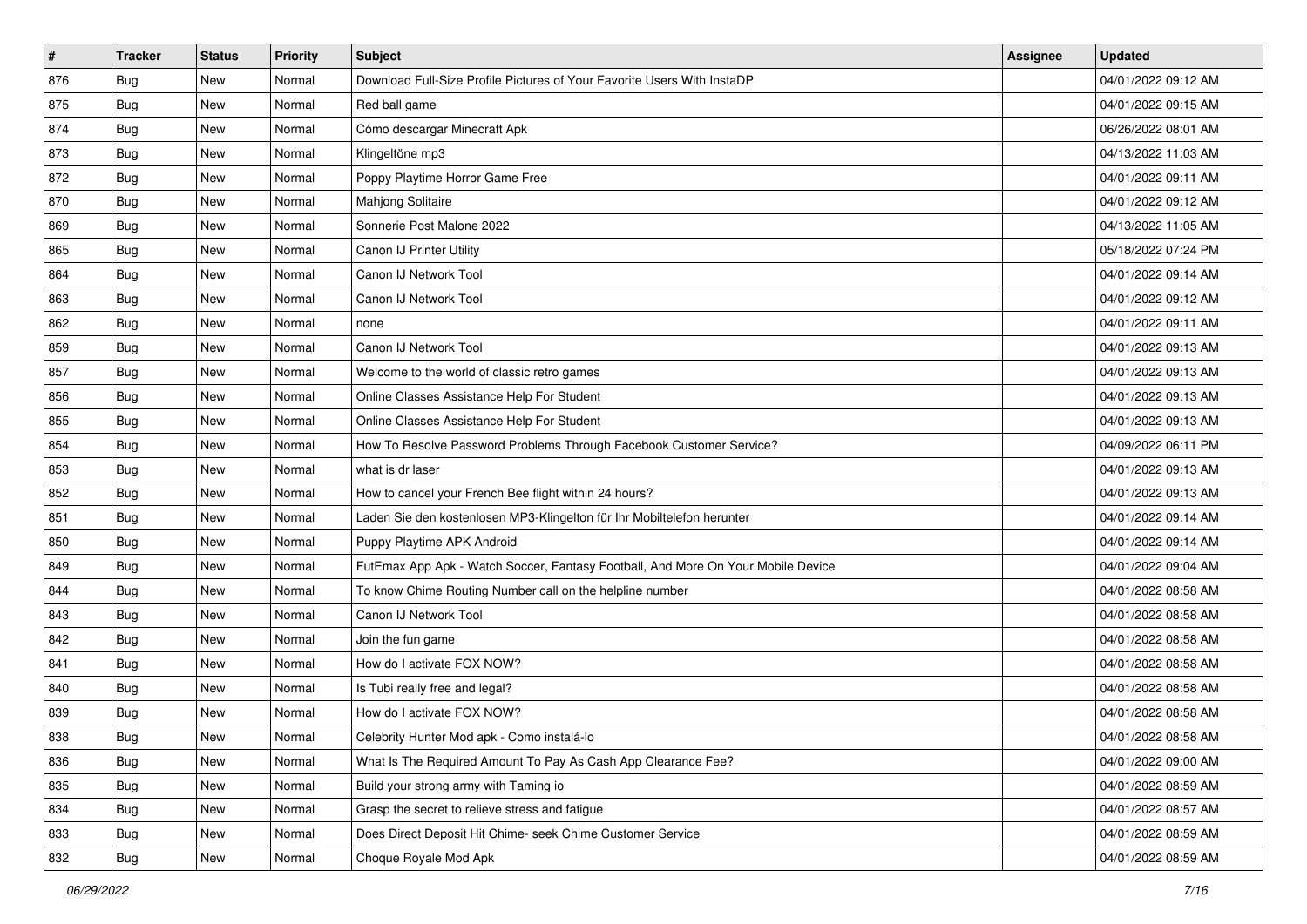| $\sharp$ | <b>Tracker</b> | <b>Status</b> | <b>Priority</b> | Subject                                                          | <b>Assignee</b> | <b>Updated</b>      |
|----------|----------------|---------------|-----------------|------------------------------------------------------------------|-----------------|---------------------|
| 831      | <b>Bug</b>     | New           | Normal          | Build and shoot                                                  |                 | 05/29/2022 04:47 PM |
| 830      | Bug            | <b>New</b>    | Normal          | Poppy Playtime APK                                               |                 | 06/27/2022 10:31 PM |
| 828      | <b>Bug</b>     | New           | Normal          | Nursery management                                               |                 | 06/28/2022 12:10 PM |
| 827      | <b>Bug</b>     | <b>New</b>    | Normal          | Come To Know The Required Steps To Unlock Cash App Account       |                 | 04/01/2022 08:59 AM |
| 826      | Bug            | <b>New</b>    | Normal          | How to Dowload MXL TV Premium                                    |                 | 05/26/2022 03:34 PM |
| 825      | <b>Bug</b>     | New           | Normal          | Lucky Patcher Download                                           |                 | 06/26/2022 06:09 PM |
| 822      | <b>Bug</b>     | <b>New</b>    | Normal          | Dowload Your Boyfriend Game                                      |                 | 06/28/2022 04:56 AM |
| 821      | Bug            | New           | Normal          | Nicoo - A Review of the Popular Battle Royale Game               |                 | 06/28/2022 08:30 AM |
| 820      | <b>Bug</b>     | New           | Normal          | Metal Slug Apk para Android                                      |                 | 06/28/2022 11:01 AM |
| 819      | Bug            | <b>New</b>    | Normal          | Metal Slug Apk para Android                                      |                 | 06/27/2022 09:35 AM |
| 817      | Bug            | New           | Normal          | Pacman 30th Anniversary                                          |                 | 06/28/2022 09:20 AM |
| 816      | Bug            | New           | Normal          | Play Scribble io fun with everyone                               |                 | 06/28/2022 03:20 PM |
| 811      | <b>Bug</b>     | <b>New</b>    | Normal          | Canon IJ Network Tool                                            |                 | 06/28/2022 06:12 AM |
| 809      | Bug            | New           | Normal          | Smash Karts - immerse yourself in the exciting race              |                 | 06/28/2022 09:57 AM |
| 808      | Bug            | <b>New</b>    | Normal          | Sinnvolle Guten-Morgen-Grüße                                     |                 | 06/28/2022 10:45 PM |
| 807      | <b>Bug</b>     | New           | Normal          | 1v1Battle is a strategic action 'Build and shoot' game           |                 | 06/27/2022 06:52 AM |
| 804      | <b>Bug</b>     | <b>New</b>    | Normal          | Review                                                           |                 | 06/29/2022 03:32 AM |
| 802      | Bug            | <b>New</b>    | Normal          | Who Is an ETL Engineer                                           |                 | 06/28/2022 02:03 AM |
| 801      | Bug            | New           | Normal          | Who Is an ETL Engineer                                           |                 | 06/27/2022 12:25 PM |
| 800      | Bug            | <b>New</b>    | Normal          | Who Is an ETL Engineer                                           |                 | 06/28/2022 08:48 AM |
| 799      | <b>Bug</b>     | New           | Normal          | Who Is an ETL Engineer                                           |                 | 06/28/2022 02:51 AM |
| 798      | <b>Bug</b>     | New           | Normal          | Who Is an ETL Engineer                                           |                 | 06/29/2022 02:44 AM |
| 796      | Bug            | <b>New</b>    | Normal          | How Does Cash App ++ actually work and What is the process of it |                 | 06/29/2022 05:10 AM |
| 795      | <b>Bug</b>     | New           | Normal          | Drift Boss - Exciting Race                                       |                 | 06/26/2022 06:32 PM |
| 792      | <b>Bug</b>     | New           | Normal          | What is Google Camera Mod?                                       |                 | 06/27/2022 10:20 AM |
| 791      | <b>Bug</b>     | New           | Normal          | Samsnung TV Plus is not working                                  |                 | 04/01/2022 09:03 AM |
| 790      | <b>Bug</b>     | New           | Normal          | My app                                                           |                 | 04/01/2022 09:03 AM |
| 789      | <b>Bug</b>     | New           | Normal          | Full version                                                     |                 | 06/28/2022 10:51 PM |
| 788      | Bug            | New           | Normal          | Intro Maker Mod APK                                              |                 | 06/28/2022 04:21 AM |
| 787      | Bug            | New           | Normal          | Assured Assignment Help                                          |                 | 06/27/2022 05:19 PM |
| 786      | Bug            | New           | Normal          | Best Assignment Help in Australia & UK                           |                 | 06/21/2022 09:28 PM |
| 785      | <b>Bug</b>     | New           | Normal          | How To Get Money Off Cash App Without Card Or With A Card?       |                 | 06/28/2022 11:35 AM |
| 784      | <b>Bug</b>     | New           | Normal          | How To Add Money On Cash App Card And Check The Funds?           |                 | 06/28/2022 12:36 PM |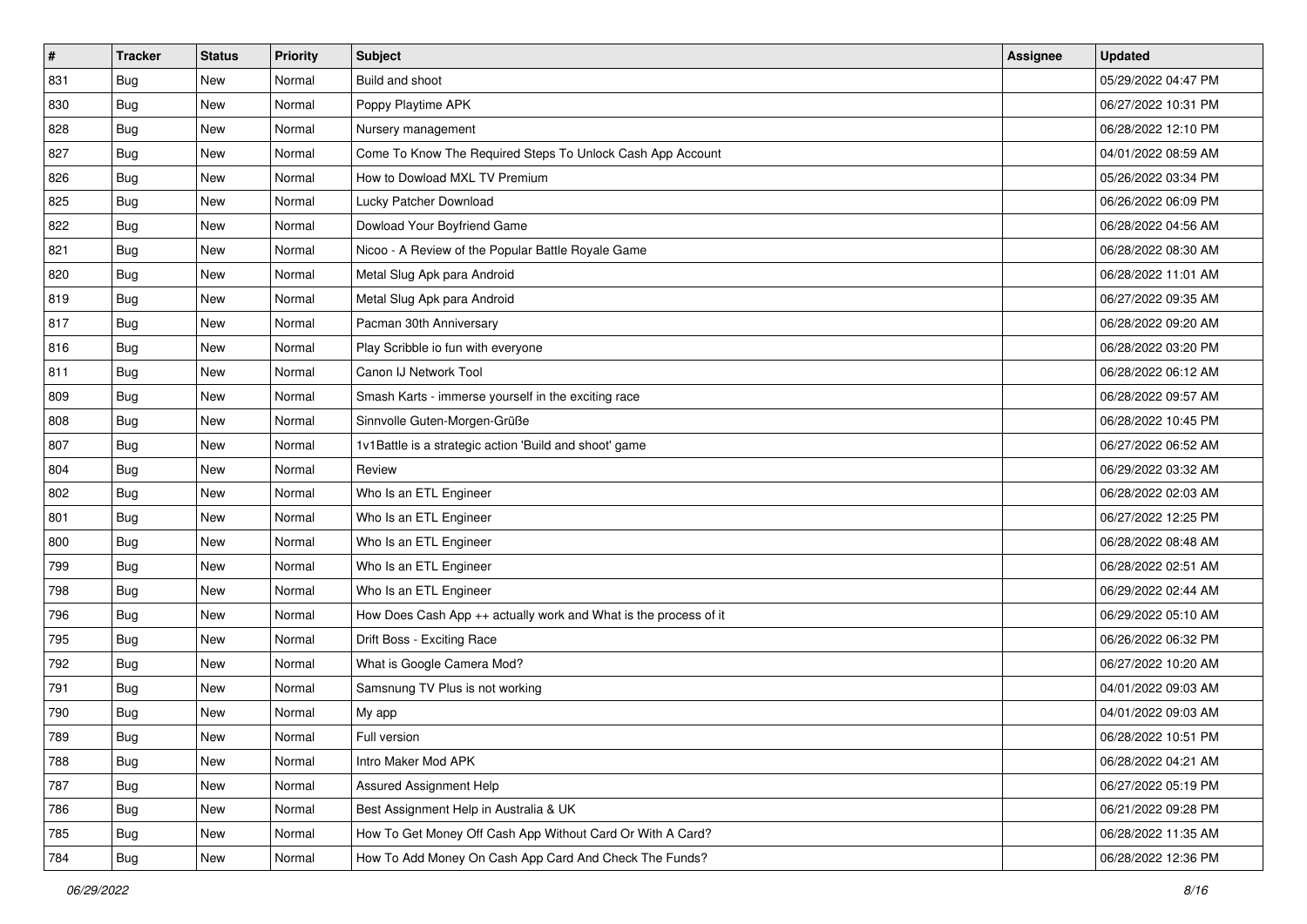| #   | <b>Tracker</b> | <b>Status</b> | <b>Priority</b> | <b>Subject</b>                                                                                      | <b>Assignee</b> | <b>Updated</b>      |
|-----|----------------|---------------|-----------------|-----------------------------------------------------------------------------------------------------|-----------------|---------------------|
| 783 | Bug            | New           | Normal          | How Do I Determine The Reasons And Solutions To Fix Cash App Transfer Failed?                       |                 | 06/27/2022 08:58 PM |
| 782 | Bug            | New           | Normal          | Comment faire une sonnerie téléphonique                                                             |                 | 06/27/2022 11:56 PM |
| 781 | Bug            | New           | Normal          | Free Whatsapp Group to Join                                                                         |                 | 06/28/2022 11:48 AM |
| 777 | <b>Bug</b>     | New           | Normal          | Obtain driving instructions using Google Maps.                                                      |                 | 06/29/2022 07:00 AM |
| 776 | <b>Bug</b>     | New           | Normal          | Wibargain                                                                                           |                 | 06/28/2022 01:57 PM |
| 775 | Bug            | New           | Normal          | cash app                                                                                            |                 | 02/14/2022 08:20 AM |
| 774 | <b>Bug</b>     | New           | Normal          | Follow proper initiatives                                                                           |                 | 06/27/2022 07:54 PM |
| 773 | Bug            | New           | Normal          | Spades - Play online free                                                                           |                 | 06/28/2022 12:26 PM |
| 772 | <b>Bug</b>     | New           | Normal          | united airlines baggage policy                                                                      |                 | 06/27/2022 10:53 PM |
| 771 | <b>Bug</b>     | New           | Normal          | united airlines baggage policy                                                                      |                 | 06/26/2022 07:19 AM |
| 770 | Bug            | New           | Normal          | Canon IJ Network Tool                                                                               |                 | 06/29/2022 04:48 AM |
| 769 | Bug            | New           | Normal          | check my cash app                                                                                   |                 | 06/28/2022 03:29 PM |
| 768 | Bug            | <b>New</b>    | Normal          | Where can you buy best jackets online?                                                              |                 | 06/26/2022 01:50 PM |
| 767 | <b>Bug</b>     | New           | Normal          | apkmod                                                                                              |                 | 06/28/2022 01:24 AM |
| 766 | <b>Bug</b>     | New           | Normal          | Pobreflix Mod APK Review                                                                            |                 | 06/28/2022 08:56 AM |
| 765 | <b>Bug</b>     | New           | Normal          | Follow proper initiatives to check my cash app                                                      |                 | 06/25/2022 10:08 AM |
| 764 | Bug            | New           | Normal          | What is available to see what I can watch HBO Max?                                                  |                 | 06/28/2022 03:59 AM |
| 762 | Bug            | <b>New</b>    | Normal          | How To Add Money To A Cash App Card If Struggling With Low Amount?                                  |                 | 06/27/2022 09:58 PM |
| 760 | Bug            | New           | Normal          | apkmod                                                                                              |                 | 06/27/2022 04:13 PM |
| 758 | Bug            | New           | Normal          | How Do I Study Consistently For Hours?                                                              |                 | 06/27/2022 12:49 AM |
| 757 | <b>Bug</b>     | New           | Normal          | Why Is Issue of Car Maintenance so Famous for the Consumers?                                        |                 | 04/01/2022 09:01 AM |
| 754 | <b>Bug</b>     | New           | Normal          | Cómo descargar tonos gratis de teléfono celular                                                     |                 | 06/26/2022 01:56 PM |
| 753 | Bug            | New           | Normal          | onlineessaygrader                                                                                   |                 | 06/28/2022 05:55 AM |
| 752 | Bug            | New           | Normal          | Plagerism checker                                                                                   |                 | 06/26/2022 06:33 PM |
| 750 | Bug            | New           | Normal          | Create a Report Template                                                                            |                 | 06/26/2022 04:27 PM |
| 749 | Bug            | <b>New</b>    | Normal          | The Best Bubble Shooter Game for Android                                                            |                 | 06/26/2022 12:12 PM |
| 748 | Bug            | New           | Normal          | Il y a quelques façons d'obtenir des sonneries gratuites pour votre iPhone                          |                 | 06/26/2022 11:24 PM |
| 747 | Bug            | New           | Normal          | How to Install Tyflex Plus on Your Android Device                                                   |                 | 06/26/2022 08:16 AM |
| 744 | Bug            | New           | Normal          | <b>Pixel Survive</b>                                                                                |                 | 06/28/2022 05:13 AM |
| 743 | <b>Bug</b>     | New           | Normal          | They promote 'pixel art' contests and a 'game jam' related to the work and figure of Carlos Casares |                 | 06/28/2022 12:04 PM |
| 742 | <b>Bug</b>     | New           | Normal          | How Long Does Cash App Support Take To Respond For A Better Support?                                |                 | 06/25/2022 11:00 PM |
| 741 | <b>Bug</b>     | New           | Normal          | <b>Blockchain Technology Solutions</b>                                                              |                 | 06/26/2022 02:19 AM |
| 739 | <b>Bug</b>     | New           | Normal          | law dissertation help                                                                               |                 | 06/27/2022 06:12 PM |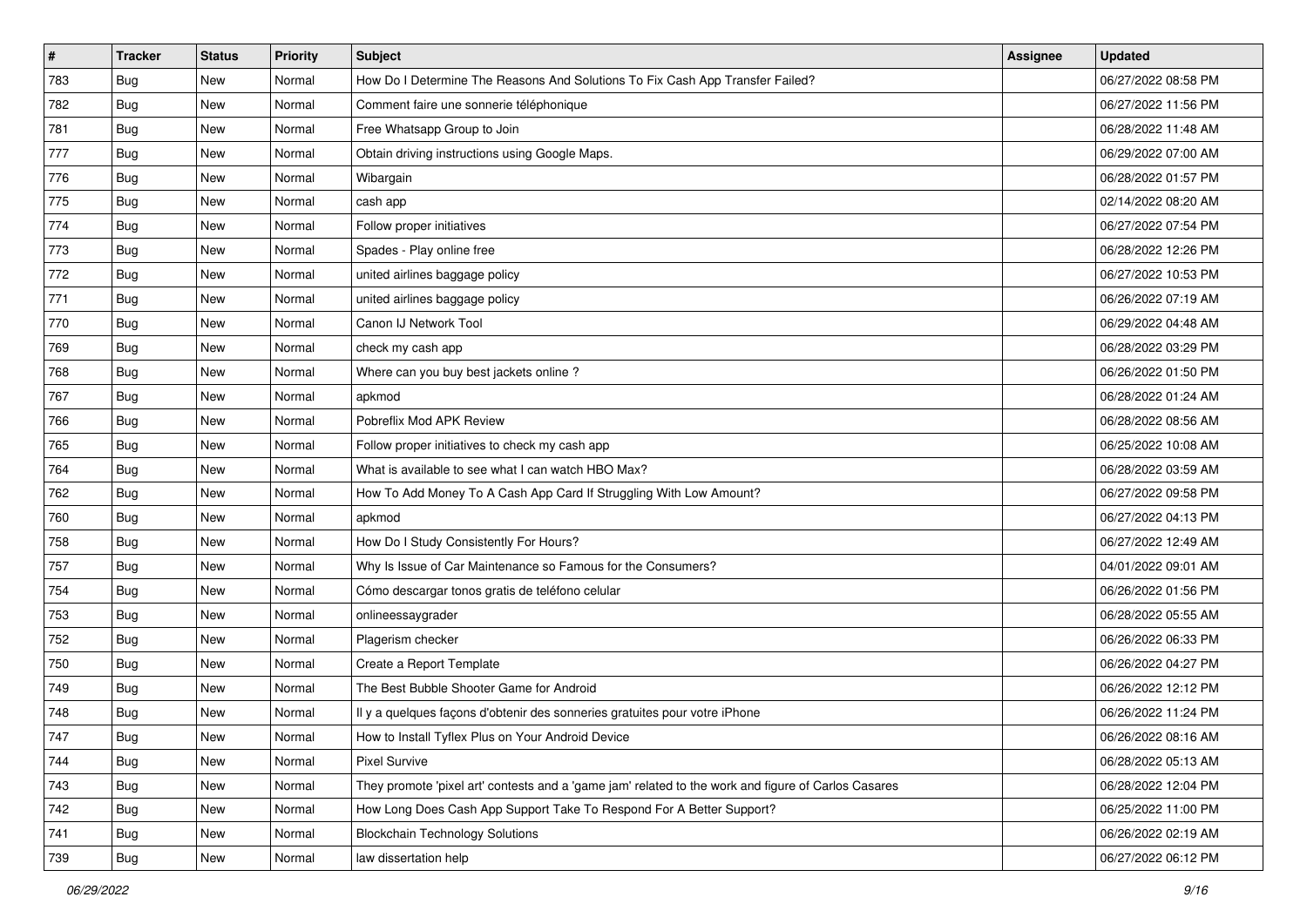| $\vert$ # | <b>Tracker</b> | <b>Status</b> | <b>Priority</b> | <b>Subject</b>                                                                      | <b>Assignee</b> | <b>Updated</b>      |
|-----------|----------------|---------------|-----------------|-------------------------------------------------------------------------------------|-----------------|---------------------|
| 738       | <b>Bug</b>     | New           | Normal          | How Much Amount Do I Get Using The Referral Code For Cash App?                      |                 | 06/27/2022 03:58 PM |
| 737       | Bug            | <b>New</b>    | Normal          | How Do I Talk To A Live Person At Facebook If Anything Is Doubtful?                 |                 | 06/27/2022 09:59 PM |
| 736       | <b>Bug</b>     | New           | Normal          | I Want to Edit in My Website (transfer-factor.net) Unfortunately, Unable to Edit It |                 | 06/24/2022 07:32 AM |
| 735       | <b>Bug</b>     | <b>New</b>    | Normal          | A quick fix of how to get money back from cash app stocks                           |                 | 06/29/2022 06:52 AM |
| 734       | <b>Bug</b>     | <b>New</b>    | Normal          | DR. STRANGE: Multiverse of Scheduling Madness!                                      |                 | 06/28/2022 07:07 AM |
| 733       | <b>Bug</b>     | New           | Normal          | How does one go about getting a book deal?                                          |                 | 06/28/2022 06:35 PM |
| 732       | <b>Bug</b>     | New           | Normal          | Get rectifications steps about why cash app transfer failed                         |                 | 06/26/2022 03:28 PM |
| 731       | <b>Bug</b>     | New           | Normal          | Avail Of Cash App Customer Service If Unable To Down Cash App Mobile App?           |                 | 06/25/2022 08:36 PM |
| 730       | <b>Bug</b>     | New           | Normal          | Canon IJ Network Tool                                                               |                 | 06/26/2022 05:51 PM |
| 729       | <b>Bug</b>     | <b>New</b>    | Normal          | Canon IJ Network Tool                                                               |                 | 06/28/2022 01:10 PM |
| 728       | Bug            | New           | Normal          | Will Cash App refund money if scammed? Hitches With Optimum Ease                    |                 | 06/26/2022 06:15 AM |
| 726       | Bug            | New           | Normal          | Mobile Application Development Services                                             |                 | 06/28/2022 04:44 PM |
| 724       | <b>Bug</b>     | <b>New</b>    | Normal          | Dial Chime Customer support number for a quick response                             |                 | 06/29/2022 03:31 AM |
| 721       | <b>Bug</b>     | New           | Normal          | Cómo instalar un Mod Apk                                                            |                 | 06/24/2022 09:39 PM |
| 720       | <b>Bug</b>     | <b>New</b>    | Normal          | How does Cash App Phone Number provide a quick treatment?                           |                 | 06/27/2022 08:02 AM |
| 719       | Bug            | New           | Normal          | How Do I Send \$5000 Through Cash App Account With Ease?                            |                 | 06/26/2022 10:14 PM |
| 717       | <b>Bug</b>     | <b>New</b>    | Normal          | Disney Plus Apk - Watch Movies and TV Shows on Your Device                          |                 | 06/27/2022 11:38 PM |
| 716       | Bug            | <b>New</b>    | Normal          | La celebración de un BabyShower.                                                    |                 | 06/27/2022 12:29 PM |
| 715       | <b>Bug</b>     | New           | Normal          | Puppy Playtime Descargar gratis                                                     |                 | 06/28/2022 10:46 PM |
| 714       | <b>Bug</b>     | <b>New</b>    | Normal          | Cuevana 3 Premium - Enjoy Your Favorite Movies and TV Shows on Your Smart TV        |                 | 06/27/2022 11:43 PM |
| 712       | <b>Bug</b>     | New           | Normal          | Tips and Tricks                                                                     |                 | 06/28/2022 02:40 AM |
| 711       | <b>Bug</b>     | <b>New</b>    | Normal          | Human Fall Flat Apk Download                                                        |                 | 06/28/2022 08:27 PM |
| 710       | Bug            | <b>New</b>    | Normal          | Take Necessary Assistance If You Are Unable Activate Cash App Card                  |                 | 06/25/2022 09:26 PM |
| 709       | <b>Bug</b>     | New           | Normal          | How To Load Cash App Card At Walmart Without Having To Face Any Hassle?             |                 | 06/29/2022 03:26 AM |
| 708       | Bug            | New           | Normal          | Efficient ways to proceed with the cash app dispute process?                        |                 | 06/28/2022 04:03 AM |
| 706       | <b>Bug</b>     | <b>New</b>    | Normal          | How Can You Cancel A Cash App Payment Without Any Prior Information?                |                 | 06/26/2022 09:13 AM |
| 705       | <b>Bug</b>     | New           | Normal          | wuxiaworld                                                                          |                 | 06/28/2022 06:56 AM |
| 704       | I Bug          | New           | Normal          | Reach support team of Chime Customer Service for instant help                       |                 | 06/29/2022 05:49 AM |
| 703       | <b>Bug</b>     | New           | Normal          | For real-time help, dial Facebook customer service number                           |                 | 06/29/2022 12:30 AM |
| 702       | Bug            | New           | Normal          | Avail Chime Customer Service to know How To Get Chime Bank Statement                |                 | 06/28/2022 04:58 AM |
| 701       | Bug            | New           | Normal          | Why Law Essay Helper UK is Necessary?                                               |                 | 06/28/2022 08:12 AM |
| 700       | <b>Bug</b>     | New           | Normal          | Cómo descargar Poppy Playtime                                                       |                 | 04/01/2022 09:30 AM |
| 699       | <b>Bug</b>     | New           | Normal          | Would you be able to utilize Cash App Twitch?                                       |                 | 06/29/2022 06:52 AM |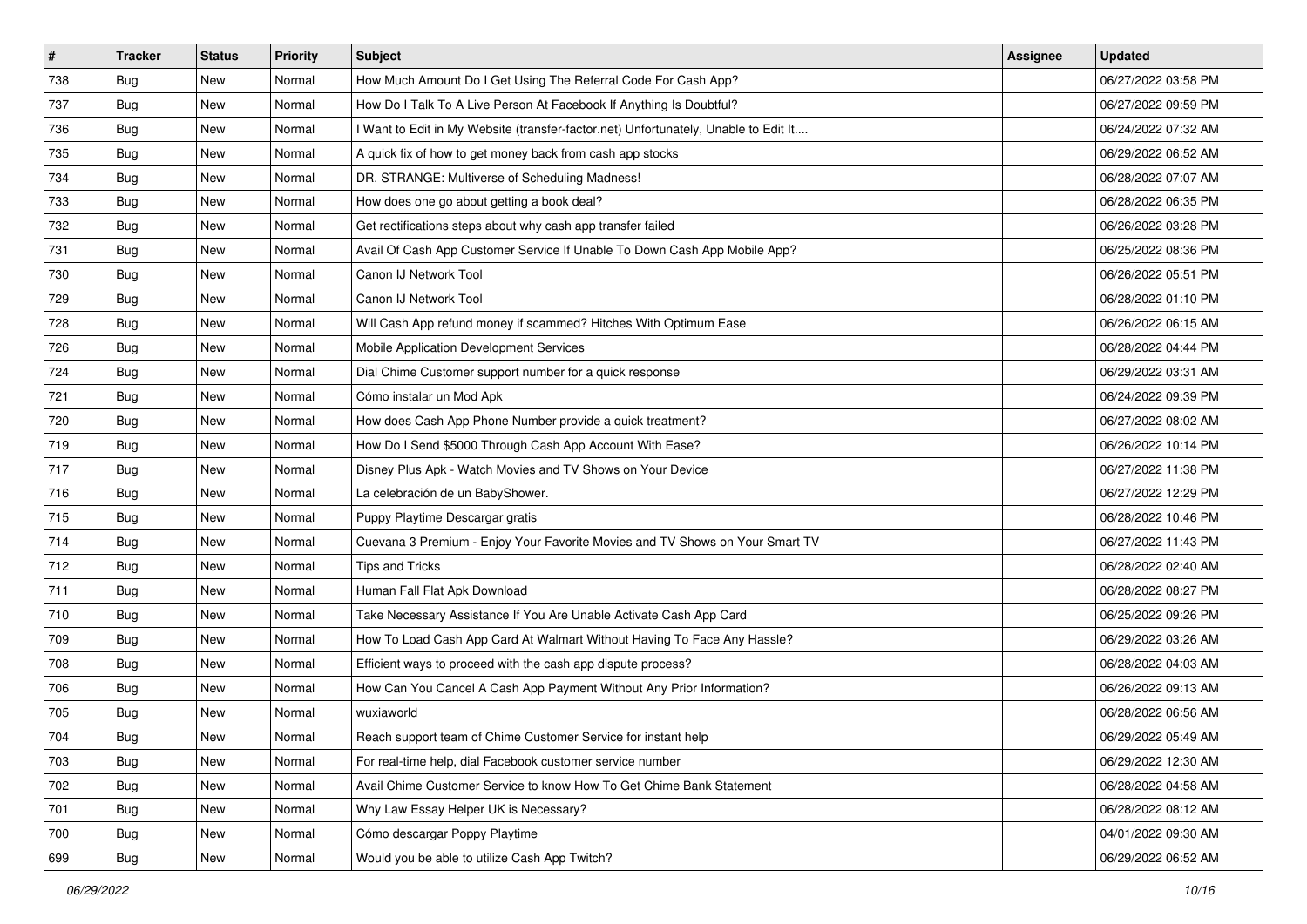| $\sharp$ | <b>Tracker</b> | <b>Status</b> | <b>Priority</b> | <b>Subject</b>                                                        | <b>Assignee</b> | <b>Updated</b>      |
|----------|----------------|---------------|-----------------|-----------------------------------------------------------------------|-----------------|---------------------|
| 697      | <b>Bug</b>     | New           | Normal          | How to Descargar Pura TV For Android                                  |                 | 06/28/2022 04:43 PM |
| 696      | Bug            | <b>New</b>    | Normal          | How to Install the TuMangaOnline App                                  |                 | 06/29/2022 04:33 AM |
| 695      | Bug            | New           | Normal          | Refer Listas IPTV Apk                                                 |                 | 06/29/2022 06:50 AM |
| 692      | <b>Bug</b>     | <b>New</b>    | Normal          | Esports 888b                                                          |                 | 06/12/2022 10:04 AM |
| 691      | Bug            | New           | Normal          | tea garden dublin                                                     |                 | 04/01/2022 09:31 AM |
| 690      | <b>Bug</b>     | New           | Normal          | campervan hire                                                        |                 | 06/28/2022 11:55 AM |
| 689      | <b>Bug</b>     | New           | Normal          | How to use twitch.tv/activate?                                        |                 | 06/28/2022 10:48 PM |
| 688      | Bug            | New           | Normal          | How to use twitch.tv/activate?                                        |                 | 06/24/2022 04:16 AM |
| 687      | <b>Bug</b>     | New           | Normal          | How to use twitch.tv/activate?                                        |                 | 06/29/2022 06:41 AM |
| 686      | Bug            | <b>New</b>    | Normal          | Welcome To The Most Demandable Mahipalpur Escorts Agency              |                 | 06/27/2022 03:45 PM |
| 684      | <b>Bug</b>     | New           | Normal          | Difference between paper map and online map                           |                 | 06/28/2022 05:41 PM |
| 682      | Bug            | New           | Normal          | Does Facebook customer service live chat allow to speak with someone? |                 | 06/27/2022 05:19 PM |
| 679      | <b>Bug</b>     | New           | Normal          | Word Finder helps you to play word games better                       |                 | 04/01/2022 09:34 AM |
| 678      | <b>Bug</b>     | New           | Normal          | How to be a winner in buidnow gg                                      |                 | 06/28/2022 10:22 AM |
| 677      | Bug            | <b>New</b>    | Normal          | Logo Design Services Near Me                                          |                 | 06/27/2022 07:18 PM |
| 676      | <b>Bug</b>     | New           | Normal          | Does Facebook customer service live chat allow to speak with someone? |                 | 04/01/2022 09:39 AM |
| 675      | <b>Bug</b>     | <b>New</b>    | Normal          | What Are Smart Tactics To Fix Cash App Transfer Failed Hurdles?       |                 | 06/27/2022 09:51 AM |
| 673      | Bug            | <b>New</b>    | Normal          | Learn the basics of pixel art - Clear grid                            |                 | 06/27/2022 05:06 PM |
| 672      | Bug            | New           | Normal          | The easiest way to delete ringtones on iPhone                         |                 | 06/28/2022 08:44 PM |
| 670      | Bug            | <b>New</b>    | Normal          | JTWhatsApp Apk - The New and Improved WhatsApp                        |                 | 06/28/2022 12:32 PM |
| 668      | <b>Bug</b>     | New           | Normal          | Get to know Cash App Refund Process here                              |                 | 06/29/2022 07:21 AM |
| 667      | <b>Bug</b>     | New           | Normal          | What Is a Ringtone?                                                   |                 | 06/29/2022 12:34 AM |
| 666      | Bug            | <b>New</b>    | Normal          | 470+ pages à colorier de Noël                                         |                 | 06/28/2022 10:02 AM |
| 664      | <b>Bug</b>     | New           | Normal          | Tea TV Apk Download - The Best Way to Watch Movies Offline            |                 | 06/28/2022 04:09 PM |
| 662      | <b>Bug</b>     | New           | Normal          | Oreo TV Download - The Easiest Way to Watch Live TV                   |                 | 06/27/2022 03:14 PM |
| 661      | <b>Bug</b>     | New           | Normal          | Turbo VPN MOD APK Download                                            |                 | 06/27/2022 07:18 PM |
| 660      | Bug            | New           | Normal          | Anchovies Nutrition Facts And Health Benefits                         |                 | 04/01/2022 09:40 AM |
| 659      | i Bug          | New           | Normal          | Olive Oil Properties And Health Benefits                              |                 | 06/27/2022 06:34 PM |
| 658      | <b>Bug</b>     | New           | Normal          | Watermelon Nutrition Facts And Health Benefits                        |                 | 06/28/2022 01:57 AM |
| 657      | Bug            | New           | Normal          | Coconut Nutrition Facts And Health Benefits                           |                 | 06/27/2022 08:56 AM |
| 656      | Bug            | New           | Normal          | Kiwi Nutrition Facts And Health Benefits                              |                 | 06/28/2022 08:54 PM |
| 655      | Bug            | New           | Normal          | <b>Eggplant Health Benefits</b>                                       |                 | 06/27/2022 03:40 PM |
| 653      | <b>Bug</b>     | New           | Normal          | Jujube (Jinjoles): Properties And Health Benefits                     |                 | 06/27/2022 08:47 AM |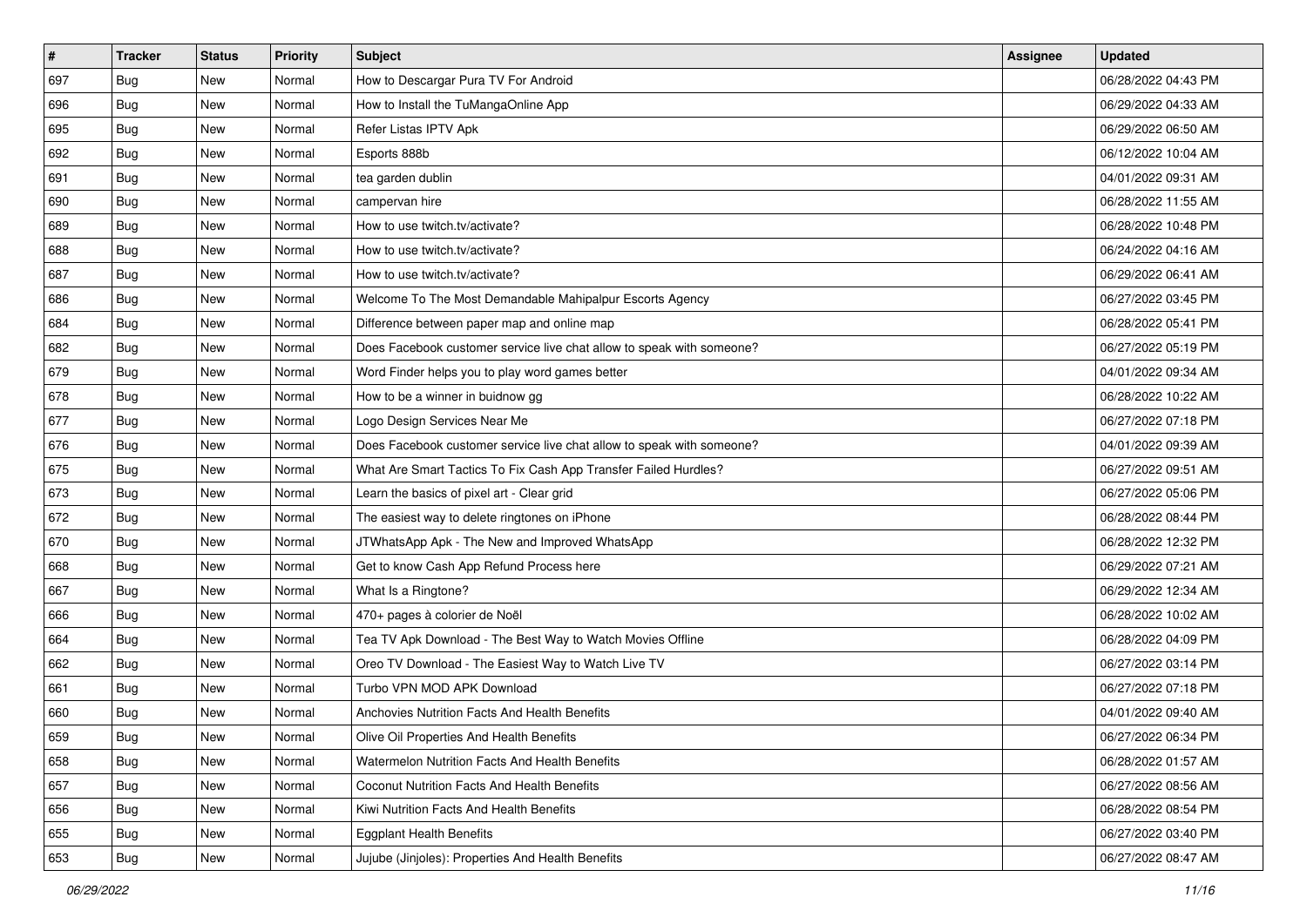| $\sharp$ | <b>Tracker</b> | <b>Status</b> | <b>Priority</b> | <b>Subject</b>                                                                   | <b>Assignee</b> | <b>Updated</b>      |
|----------|----------------|---------------|-----------------|----------------------------------------------------------------------------------|-----------------|---------------------|
| 652      | <b>Bug</b>     | New           | Normal          | <b>Sesame Health Benefits</b>                                                    |                 | 06/28/2022 03:01 AM |
| 651      | Bug            | <b>New</b>    | Normal          | Salmon Health Benefits                                                           |                 | 06/28/2022 05:49 PM |
| 650      | Bug            | New           | Normal          | <b>Cherries Health Benefits</b>                                                  |                 | 06/26/2022 12:57 AM |
| 645      | <b>Bug</b>     | <b>New</b>    | Normal          | thong tin chinh xac nhat hom nay                                                 |                 | 06/28/2022 02:48 PM |
| 644      | Bug            | New           | Normal          | <b>TeaTV App Review</b>                                                          |                 | 06/27/2022 11:47 AM |
| 643      | <b>Bug</b>     | New           | Normal          | Oreo TV Apk Download                                                             |                 | 06/28/2022 04:57 PM |
| 642      | <b>Bug</b>     | <b>New</b>    | Normal          | thong tin thoi tiet ngay hom nay                                                 |                 | 06/27/2022 10:03 AM |
| 641      | <b>Bug</b>     | New           | Normal          | Get Best Economics Dissertation Writing Service                                  |                 | 06/25/2022 10:04 AM |
| 640      | <b>Bug</b>     | New           | Normal          | play game with me                                                                |                 | 06/28/2022 06:33 AM |
| 639      | Bug            | <b>New</b>    | Normal          | thong tin chinh xac                                                              |                 | 06/29/2022 02:44 AM |
| 638      | <b>Bug</b>     | New           | Normal          | Run 3 game                                                                       |                 | 06/26/2022 06:31 AM |
| 636      | Bug            | New           | Normal          | What is the most popular furniture color?                                        |                 | 06/25/2022 04:57 PM |
| 635      | <b>Bug</b>     | New           | Normal          | Buy Steroids Online with OurMedicnes.com   Best Quality Steroids                 |                 | 06/29/2022 12:17 AM |
| 634      | <b>Bug</b>     | New           | Normal          | Buy Vidalista Tablets (Tadalafil) at [\$25 OFF + Free Shipping] Vidalistatablets |                 | 06/29/2022 02:25 AM |
| 633      | <b>Bug</b>     | <b>New</b>    | Normal          | How i can i solve my issue                                                       |                 | 04/01/2022 09:38 AM |
| 632      | <b>Bug</b>     | New           | Normal          | CheapestMedsShop   100% Safe Medicines Online in UK & AUS.                       |                 | 06/28/2022 09:52 AM |
| 631      | <b>Bug</b>     | <b>New</b>    | Normal          | How Can I Load Cash App Card at Walmart straight away?                           |                 | 06/26/2022 04:07 PM |
| 630      | Bug            | <b>New</b>    | Normal          | How Can I Load Cash App Card at Walmart straight away?                           |                 | 06/26/2022 12:04 AM |
| 629      | Bug            | New           | Normal          | How Can I Load Cash App Card at Walmart straight away?                           |                 | 06/28/2022 06:07 AM |
| 628      | Bug            | <b>New</b>    | Normal          | CV reviewing services!                                                           |                 | 06/28/2022 12:17 AM |
| 627      | Bug            | New           | Normal          | <b>HELO</b>                                                                      |                 | 06/28/2022 11:28 AM |
| 625      | Bug            | New           | Normal          | The best free online driving directions tool                                     |                 | 04/01/2022 09:28 AM |
| 624      | Bug            | <b>New</b>    | Normal          | Use go with the Driving Directions for your go                                   |                 | 06/21/2022 04:54 AM |
| 623      | Bug            | New           | Normal          | Listen to online radio stations for mobile phones                                |                 | 06/28/2022 06:33 AM |
| 622      | Bug            | New           | Normal          | CheapestMedsShop   100% Safe Medicines Online in UK & AUS.                       |                 | 06/28/2022 05:22 AM |
| 621      | <b>Bug</b>     | New           | Normal          | Buy All Modafinil & Armodafinil Tablets @Buy Modafinil US                        |                 | 06/28/2022 06:49 AM |
| 620      | <b>Bug</b>     | New           | Normal          | Viagra Meds: Fastest & Quick Delivery On Your Doorstep - USA                     |                 | 06/28/2022 04:33 AM |
| 619      | <b>Bug</b>     | New           | Normal          | Online Trusted Medicine Store in US for Health - Genericmedsupply                |                 | 06/29/2022 12:26 AM |
| 618      | Bug            | New           | Normal          | Buy Steroids Online with OurMedicnes.com   Best Quality Steroids                 |                 | 06/27/2022 06:17 PM |
| 617      | Bug            | New           | Normal          | Buy Vidalista Tablets (Tadalafil) at [\$25 OFF + Free Shipping] Vidalistatablets |                 | 06/28/2022 03:33 AM |
| 616      | Bug            | New           | Normal          | Buy Anavar Tablets   Anavar For Sale in USA, UK & Australia                      |                 | 06/28/2022 02:12 AM |
| 615      | <b>Bug</b>     | New           | Normal          | CheapestMedsShop   100% Safe Medicines Online in USA UK & AUS.                   |                 | 06/29/2022 07:03 AM |
| 614      | <b>Bug</b>     | New           | Normal          | Como baixar o MOD APK no celular                                                 |                 | 06/29/2022 02:22 AM |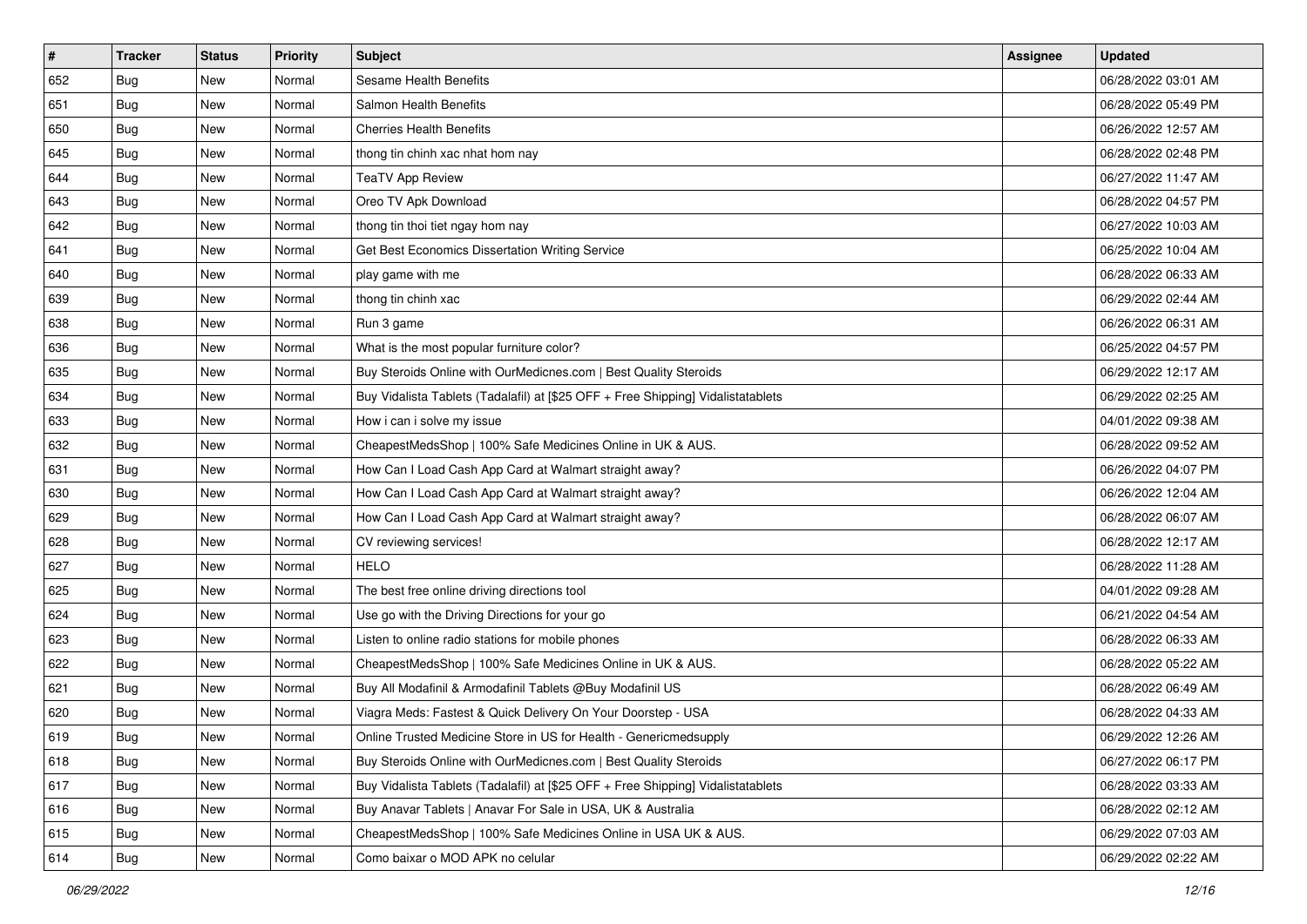| $\vert$ # | <b>Tracker</b> | <b>Status</b> | <b>Priority</b> | <b>Subject</b>                                                                                                                                                                                                                                                        | <b>Assignee</b> | <b>Updated</b>      |
|-----------|----------------|---------------|-----------------|-----------------------------------------------------------------------------------------------------------------------------------------------------------------------------------------------------------------------------------------------------------------------|-----------------|---------------------|
| 613       | <b>Bug</b>     | New           | Normal          | Buy Aspadol 100mg Tab Online in US, UK, AU   Erospharmacy                                                                                                                                                                                                             |                 | 06/29/2022 07:00 AM |
| 612       | Bug            | <b>New</b>    | Normal          | Luxury Slingshot Rental                                                                                                                                                                                                                                               |                 | 06/27/2022 07:36 PM |
| 607       | Bug            | <b>New</b>    | Normal          | Vex 5                                                                                                                                                                                                                                                                 |                 | 06/27/2022 11:24 PM |
| 604       | <b>Bug</b>     | <b>New</b>    | Normal          | Idle Game Online                                                                                                                                                                                                                                                      |                 | 06/28/2022 04:30 AM |
| 603       | Bug            | <b>New</b>    | Normal          | Premiere gratuito da lista de IPTV                                                                                                                                                                                                                                    |                 | 06/28/2022 03:48 AM |
| 600       | <b>Bug</b>     | <b>New</b>    | Normal          | Play Store Pro                                                                                                                                                                                                                                                        |                 | 06/27/2022 09:43 PM |
| 599       | Bug            | <b>New</b>    | Normal          | Do you know how to delete cash app account from your computer?                                                                                                                                                                                                        |                 | 06/28/2022 05:16 PM |
| 598       | <b>Bug</b>     | <b>New</b>    | Normal          | Universo s / f Download                                                                                                                                                                                                                                               |                 | 06/25/2022 03:38 PM |
| 597       | Bug            | <b>New</b>    | Normal          | Universo s / f Download                                                                                                                                                                                                                                               |                 | 06/28/2022 03:36 AM |
| 596       | Bug            | <b>New</b>    | Normal          | <b>Kids Games</b>                                                                                                                                                                                                                                                     |                 | 06/27/2022 04:08 AM |
| 595       | Bug            | <b>New</b>    | Normal          | RFM Online - une révolution dans la gestion de l'identité numérique                                                                                                                                                                                                   |                 | 06/27/2022 11:06 PM |
| 593       | Bug            | New           | Normal          | Eiffel Spark Ultimate C2 SN series is a fully synthetic range of advanced performance engine oils blended in high<br>performance fully synthetic (PAO - polyalphaolefin) basestocks fortified with advanced technology additive system,<br>specifically formulated to |                 | 06/28/2022 08:34 PM |
| 592       | Bug            | <b>New</b>    | Normal          | Deezer Premium APK - Baixe músicas de qualquer lugar do mundo de graça                                                                                                                                                                                                |                 | 06/27/2022 10:23 PM |
| 591       | Bug            | <b>New</b>    | Normal          | How To Find Facebook Modifications For Your Spotify Premium Apk?                                                                                                                                                                                                      |                 | 06/29/2022 12:40 AM |
| 590       | <b>Bug</b>     | <b>New</b>    | Normal          | Follow proper initiatives to check my cash app card balance:                                                                                                                                                                                                          |                 | 06/27/2022 09:57 AM |
| 589       | Bug            | <b>New</b>    | Normal          | How can I get the cash app phone number of customer support?                                                                                                                                                                                                          |                 | 06/28/2022 07:11 AM |
| 588       | Bug            | <b>New</b>    | Normal          | YouTube Vanced Apk Manager App - Como instalá-lo                                                                                                                                                                                                                      |                 | 06/28/2022 10:56 PM |
| 587       | Bug            | <b>New</b>    | Normal          | Why Picsart Pro Offers Great Features                                                                                                                                                                                                                                 |                 | 06/27/2022 05:28 PM |
| 586       | Bug            | <b>New</b>    | Normal          | Best Modifications For Your Mobile Phone                                                                                                                                                                                                                              |                 | 06/27/2022 07:15 PM |
| 585       | Bug            | <b>New</b>    | Normal          | What is cash app help number?                                                                                                                                                                                                                                         |                 | 06/26/2022 06:21 PM |
| 584       | <b>Bug</b>     | <b>New</b>    | Normal          | Want the cash app customer service number to check balance?                                                                                                                                                                                                           |                 | 06/29/2022 01:00 AM |
| 581       | Bug            | <b>New</b>    | Normal          | E-Learning Course Help                                                                                                                                                                                                                                                |                 | 06/28/2022 03:36 AM |
| 577       | <b>Bug</b>     | <b>New</b>    | Normal          | Follow these easy steps to make Admiral Casino Login                                                                                                                                                                                                                  |                 | 06/28/2022 03:52 AM |
| 576       | Bug            | <b>New</b>    | Normal          | So laden Sie ein Instagram-Bild herunter                                                                                                                                                                                                                              |                 | 06/28/2022 01:51 PM |
| 574       | <b>Bug</b>     | New           | Normal          | How to fix the Epson printer offline issue due to a wired connection?                                                                                                                                                                                                 |                 | 06/28/2022 12:52 PM |
| 573       | Bug            | <b>New</b>    | Normal          | Experimente lo mejor en la aplicación Apk de juegos gratis                                                                                                                                                                                                            |                 | 06/28/2022 12:55 AM |
| 568       | Bug            | New           | Normal          | Instale a versão mais recente do YouTube Premium                                                                                                                                                                                                                      |                 | 06/27/2022 08:56 PM |
| 567       | Bug            | New           | Normal          | Singapore assignment help                                                                                                                                                                                                                                             |                 | 06/28/2022 04:12 AM |
| 566       | Bug            | <b>New</b>    | Normal          | Kinemaster Pro Download - los App Review                                                                                                                                                                                                                              |                 | 04/01/2022 09:27 AM |
| 565       | <b>Bug</b>     | New           | Normal          | How To Install RepelisPlus On Your Android Phone?                                                                                                                                                                                                                     |                 | 06/28/2022 09:46 AM |
| 564       | Bug            | New           | Normal          | How To Install RepelisPlus On Your Android Phone?                                                                                                                                                                                                                     |                 | 06/29/2022 05:11 AM |
| 563       | <b>Bug</b>     | New           | Normal          | Understanding the Difference Between Free and Paid Mod Apks                                                                                                                                                                                                           |                 | 06/28/2022 06:51 AM |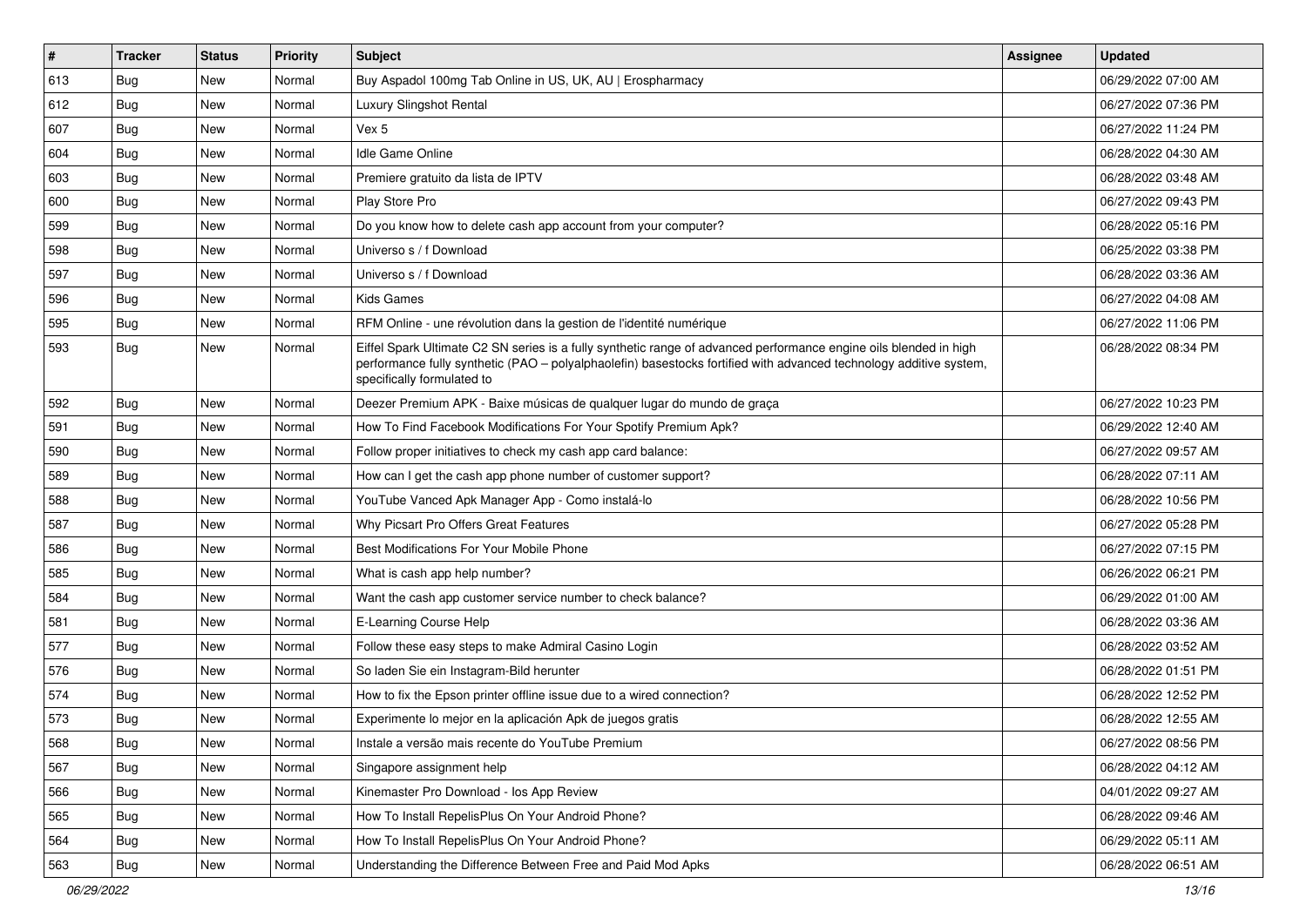| $\vert$ # | <b>Tracker</b> | <b>Status</b> | <b>Priority</b> | <b>Subject</b>                                                                                                                                                                                                                                 | <b>Assignee</b> | <b>Updated</b>      |
|-----------|----------------|---------------|-----------------|------------------------------------------------------------------------------------------------------------------------------------------------------------------------------------------------------------------------------------------------|-----------------|---------------------|
| 562       | <b>Bug</b>     | New           | Normal          | Learn Basic Mahjong Rules                                                                                                                                                                                                                      |                 | 06/23/2022 12:48 AM |
| 561       | Bug            | New           | Normal          | Enjoy the Full YouTube Premium Experience With YouTube Premium Membership                                                                                                                                                                      |                 | 06/27/2022 09:33 PM |
| 560       | Bug            | New           | Normal          | Whatsapp Aero - Make Your Phone Auto Connect                                                                                                                                                                                                   |                 | 04/01/2022 09:28 AM |
| 556       | <b>Bug</b>     | <b>New</b>    | Normal          | Play Game Mod Apk With Your Friends                                                                                                                                                                                                            |                 | 06/29/2022 01:00 AM |
| 555       | Bug            | New           | Normal          | web design development in hyderabad                                                                                                                                                                                                            |                 | 06/28/2022 05:01 AM |
| 554       | Bug            | <b>New</b>    | Normal          | XvideoStudio Video Editor APK Free Download on TechToDown                                                                                                                                                                                      |                 | 06/27/2022 08:59 PM |
| 553       | Bug            | New           | Normal          | Cinema HD APK - Free Movie Enjoyment App on Android                                                                                                                                                                                            |                 | 06/28/2022 02:34 PM |
| 551       | Bug            | New           | Normal          | Why Do Students Need Online Best Dissertation Writing Services?                                                                                                                                                                                |                 | 06/28/2022 03:03 AM |
| 550       | Bug            | New           | Normal          | Nederland FM - beste manieren om naar internationale radio op internet te luisteren                                                                                                                                                            |                 | 06/29/2022 12:06 AM |
| 549       | Bug            | New           | Normal          | Radio Luisteren                                                                                                                                                                                                                                |                 | 06/28/2022 05:11 PM |
| 548       | Bug            | New           | Normal          | Web N Logo Design                                                                                                                                                                                                                              |                 | 06/28/2022 08:24 AM |
| 547       | Bug            | New           | Normal          | Get rid of the issue of cash app down by calling experts.                                                                                                                                                                                      |                 | 06/26/2022 10:38 AM |
| 544       | Bug            | <b>New</b>    | Normal          | Hey! I had a very cool idea to order our general picture on canvas for my family as a gift. But couldn't find a good<br>one. Once my friend advised me this article in which I found what I was looking for and gave a cool gift to my family. |                 | 06/27/2022 04:10 AM |
| 542       | Bug            | New           | Normal          | Web N Logo Design                                                                                                                                                                                                                              |                 | 06/27/2022 07:02 PM |
| 541       | <b>Bug</b>     | New           | Normal          | How to fix the cash app payment failed errors?                                                                                                                                                                                                 |                 | 06/28/2022 10:56 PM |
| 540       | Bug            | <b>New</b>    | Normal          | Why Haven't I Received My Cash App Card? Can I get t the reasons behind it                                                                                                                                                                     |                 | 06/27/2022 04:54 PM |
| 539       | Bug            | New           | Normal          | Do you want to know how to activate cash card through phone number?                                                                                                                                                                            |                 | 04/01/2022 09:25 AM |
| 538       | <b>Bug</b>     | <b>New</b>    | Normal          | Will cash app refund money if scammed quickly?                                                                                                                                                                                                 |                 | 06/27/2022 10:25 AM |
| 537       | Bug            | New           | Normal          | Get tech assistance with customer support on ATT Yahoo email login issue.                                                                                                                                                                      |                 | 06/28/2022 06:20 AM |
| 533       | Bug            | <b>New</b>    | Normal          | How to complete the homework assignments in economics in the easiest way?                                                                                                                                                                      |                 | 06/28/2022 06:26 PM |
| 532       | Bug            | New           | Normal          | My Assignment Help                                                                                                                                                                                                                             |                 | 06/29/2022 05:01 AM |
| 529       | Bug            | New           | Normal          | Thop TV APK - Free Download for Android                                                                                                                                                                                                        |                 | 06/29/2022 12:59 AM |
| 528       | Bug            | New           | Normal          | Korean Mag                                                                                                                                                                                                                                     |                 | 06/29/2022 01:13 AM |
| 526       | Bug            | New           | Normal          | Soundcloud to mp3 converter - Download Soundcloud songs                                                                                                                                                                                        |                 | 06/29/2022 04:01 AM |
| 525       | Bug            | New           | Normal          | If you don't have a QR code: How to activate cash app card in app                                                                                                                                                                              |                 | 06/29/2022 06:48 AM |
| 524       | Bug            | New           | Normal          | How Does Google Account Recovery Work If Your Account Is Hacked?                                                                                                                                                                               |                 | 06/29/2022 05:32 AM |
| 520       | <b>Bug</b>     | <b>New</b>    | Normal          | What Is The Major Role Of Cash.app/Help and Support Page?                                                                                                                                                                                      |                 | 06/28/2022 09:23 PM |
| 519       | Bug            | New           | Normal          | Are you finding online UK Assignment writers?                                                                                                                                                                                                  |                 | 06/29/2022 07:11 AM |
| 518       | <b>Bug</b>     | New           | Normal          | How To Check The Balance Of Cash App Account By Taking Cash App Support?                                                                                                                                                                       |                 | 06/28/2022 08:51 PM |
| 517       | Bug            | New           | Normal          | Proficient tips to take help of cash app support professionals:                                                                                                                                                                                |                 | 06/26/2022 07:34 AM |
| 516       | Bug            | New           | Normal          | Does Cash App Help To Get Cash App Refund Without Any Interruption?                                                                                                                                                                            |                 | 06/28/2022 12:20 AM |
| 515       | Bug            | New           | Normal          | Fragment Nike Dunk High Tokyo Fake                                                                                                                                                                                                             |                 | 06/29/2022 05:13 AM |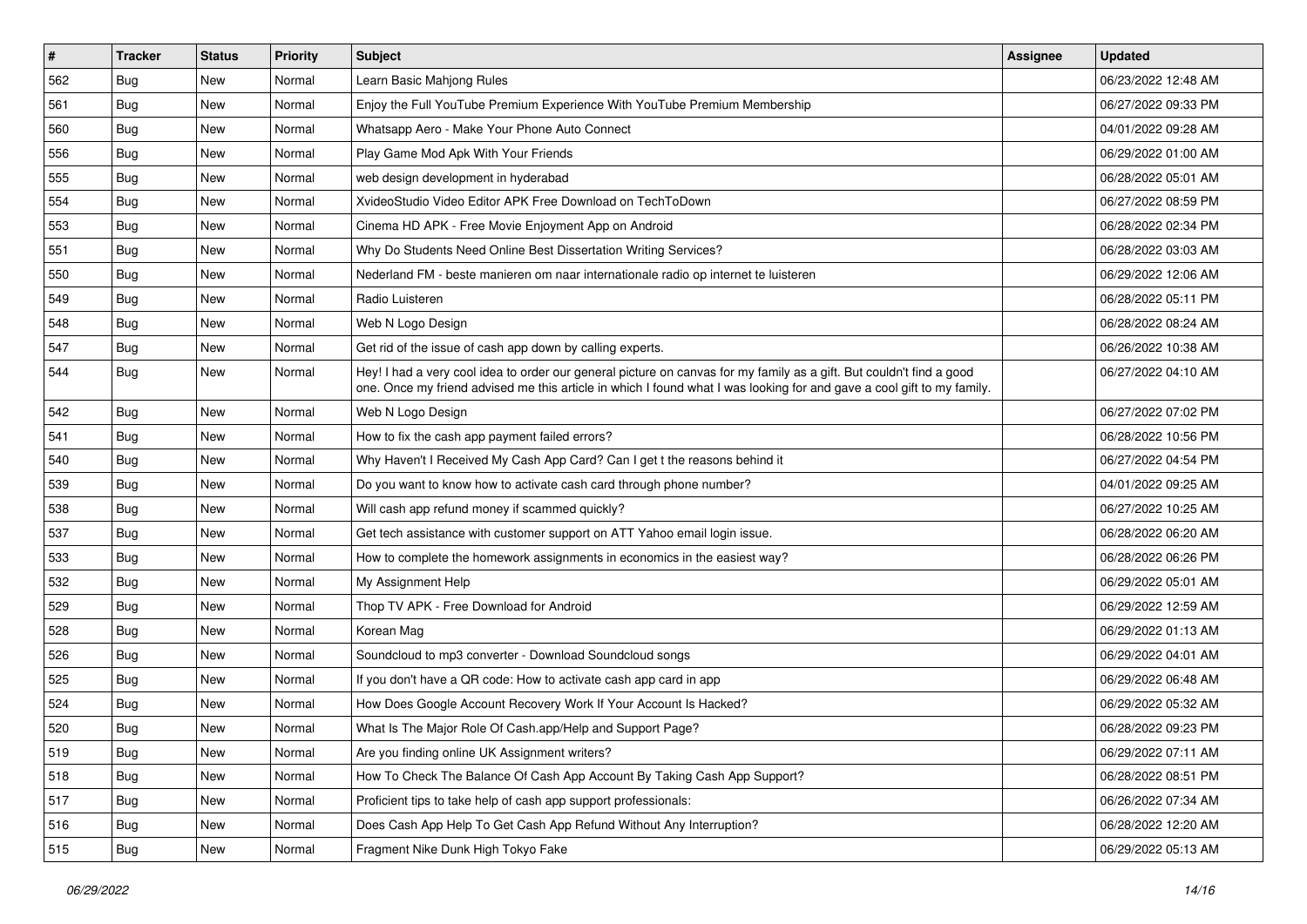| $\vert$ # | <b>Tracker</b> | <b>Status</b> | <b>Priority</b> | <b>Subject</b>                                                                           | <b>Assignee</b> | <b>Updated</b>      |
|-----------|----------------|---------------|-----------------|------------------------------------------------------------------------------------------|-----------------|---------------------|
| 514       | <b>Bug</b>     | New           | Normal          | Trans-Caribbean                                                                          |                 | 06/29/2022 05:21 AM |
| 512       | Bug            | New           | Normal          | The Importance Of Using Custom Writing Services                                          |                 | 06/27/2022 07:52 PM |
| 508       | <b>Bug</b>     | New           | Normal          | hire a professional dissertation help                                                    |                 | 06/28/2022 04:58 PM |
| 507       | Bug            | New           | Normal          | central.bitdefender.com                                                                  |                 | 06/28/2022 11:02 PM |
| 506       | Bug            | <b>New</b>    | Normal          | www.trendmicro.com/activate                                                              |                 | 06/29/2022 06:27 AM |
| 505       | <b>Bug</b>     | New           | Normal          | www.trendmicro.com/activate                                                              |                 | 06/29/2022 04:50 AM |
| 504       | Bug            | New           | Normal          | A beginner should always look for online Java assignment help!                           |                 | 06/29/2022 01:50 AM |
| 503       | Bug            | New           | Normal          | Youtube Premium Apk free download for Android                                            |                 | 06/29/2022 05:30 AM |
| 502       | Bug            | New           | Normal          | Les instructions pour définir des sonneries pour iPhone sont simples et faciles à suivre |                 | 06/27/2022 07:52 PM |
| 497       | Bug            | New           | Normal          | Fake Nike Dunk Low Off-White Lot 50                                                      |                 | 06/29/2022 03:48 AM |
| 496       | Bug            | New           | Normal          | What is Live NetTV?                                                                      |                 | 06/28/2022 03:58 PM |
| 495       | <b>Bug</b>     | New           | Normal          | Twitch Clip Downloader Download Twitch Clips Online 2021                                 |                 | 06/28/2022 10:24 PM |
| 494       | Bug            | New           | Normal          | <b>Buy Discussion Post</b>                                                               |                 | 06/29/2022 07:13 AM |
| 492       | Bug            | New           | Normal          | HD Streamz MOD APK v3.5.5 (Keine Werbung)                                                |                 | 06/29/2022 06:43 AM |
| 490       | Bug            | New           | Normal          | Unlock cash app account by getting quick solutions from the technical executives         |                 | 06/29/2022 02:56 AM |
| 489       | <b>Bug</b>     | New           | Normal          | Get cash app refund instantly if sent to the wrong person                                |                 | 06/28/2022 04:37 PM |
| 488       | <b>Bug</b>     | New           | Normal          | Quick solution to solve cash app dispute by the technical team                           |                 | 06/28/2022 11:53 PM |
| 487       | Bug            | New           | Normal          | Cheap Fake Dunks                                                                         |                 | 06/29/2022 07:11 AM |
| 484       | <b>Bug</b>     | New           | Normal          | UK best essay writing service                                                            |                 | 06/27/2022 02:01 PM |
| 483       | Bug            | New           | Normal          | UK best essay writing service                                                            |                 | 06/28/2022 01:35 AM |
| 482       | Bug            | New           | Normal          | <b>Text Window</b>                                                                       |                 | 06/29/2022 12:31 AM |
| 481       | <b>Bug</b>     | New           | Normal          | Nur Online Shop                                                                          |                 | 06/27/2022 11:05 PM |
| 480       | Bug            | New           | Normal          | Nur Online Shop                                                                          |                 | 06/29/2022 06:33 AM |
| 479       | Bug            | New           | Normal          | Limousine Service Bellevue WA                                                            |                 | 06/27/2022 04:37 PM |
| 477       | Bug            | New           | Normal          | What Does Online Coupon Mean?                                                            |                 | 06/28/2022 06:40 PM |
| 475       | <b>Bug</b>     | New           | Normal          | Floor Cleaning Arlington MA                                                              |                 | 06/28/2022 06:51 AM |
| 474       | Bug            | New           | Normal          | Floor Waxing Arlington MA                                                                |                 | 06/28/2022 08:10 PM |
| 473       | <b>Bug</b>     | New           | Normal          | Floor Stripping Arlington MA                                                             |                 | 06/28/2022 06:09 PM |
| 472       | Bug            | New           | Normal          | Upholstery Cleaning Arlington MA                                                         |                 | 04/01/2022 07:31 AM |
| 471       | Bug            | New           | Normal          | Residential Floor Cleaning Westchester MA                                                |                 | 06/28/2022 12:23 PM |
| 470       | Bug            | New           | Normal          | Commercial Floor Cleaning Westchester MA                                                 |                 | 06/28/2022 04:16 AM |
| 469       | <b>Bug</b>     | New           | Normal          | Germs Removal Westchester MA                                                             |                 | 06/28/2022 10:40 AM |
| 468       | <b>Bug</b>     | New           | Normal          | Floor Cleaning Westchester MA                                                            |                 | 06/27/2022 02:41 AM |